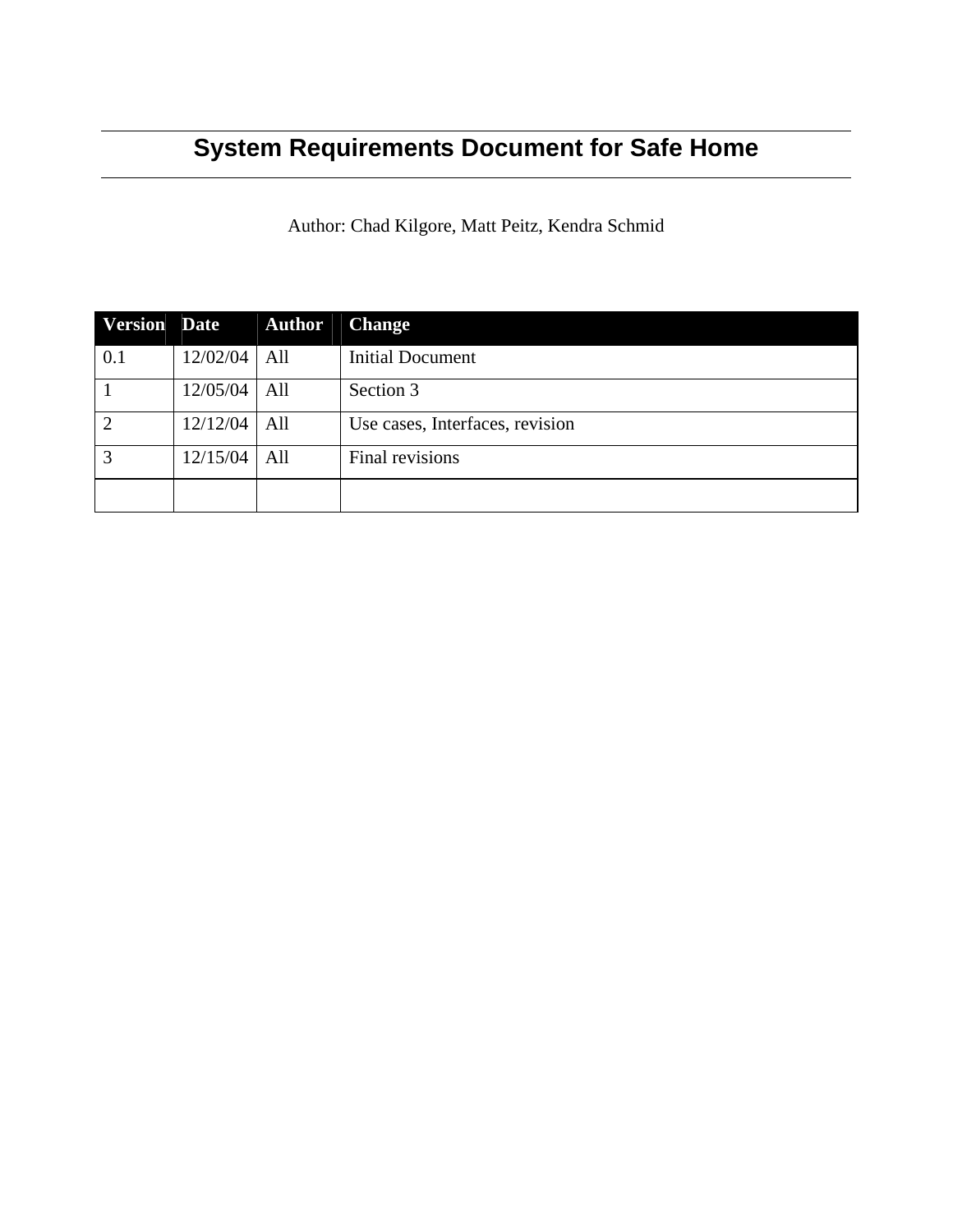# **Table of Contents**

| $\mathbf{1}$     |  |
|------------------|--|
| 1.1              |  |
| 1.2              |  |
| 1.3              |  |
| 1.4              |  |
| 1.5              |  |
| $\overline{2}$   |  |
| 2.1              |  |
| 2.2              |  |
| 2.3              |  |
| 2.4              |  |
| 2.5              |  |
| 3                |  |
| 3.1              |  |
| 3.2              |  |
| 3.3              |  |
| 3.4              |  |
| 3.5              |  |
| 3.6              |  |
| $\boldsymbol{4}$ |  |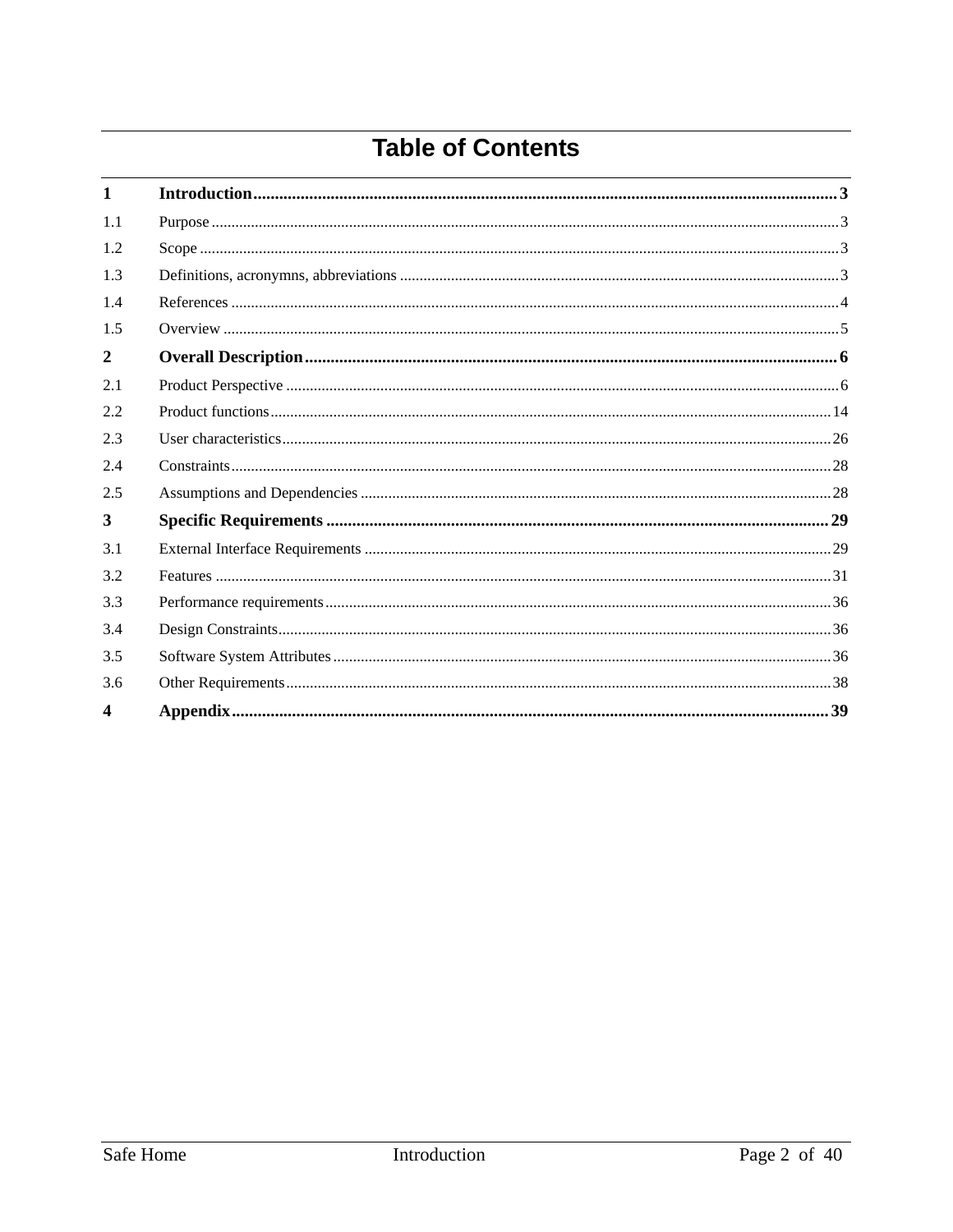# **1 Introduction**

Dr. Chang and Dr. Wong proposed the Smart Home Project (SHP) to the COM S 409X/509X students in October 2004 by Dr. Chang and Dr. Wong to develop the vision and requirements for a SHP lab environment. The tasks for the COM S 409X/509X students are to develop the vision and requirements documents for the project, which are to be delivered to the Computer Science Department by the December 17, 2004.

## **1.1 PURPOSE**

This Software Requirements Specification (SRS) provides a description of all the functions, specifications, external behaviors, design constraints, requirements (function and non-functional) and other factors necessary to provide a complete and comprehensive description of the proposed SHP.

This document is written primarily for the Computer Science Department faculty involved in the SHP: Dr. S. Mitra, Dr. J. Wong, and Dr. C. Chang. Further audiences for this document are the remaining stakeholders, such as the developers, programmers, integrators and maintainers of the proposed system.

### **1.2 SCOPE**

The scope of the SHP is to create a prototype SHP environment for the Computer Science Department of Iowa State University located in Atanasoff 126. This prototype shall be used to further develop the SHP, as well as initiate interest in smart home research at Iowa State University. The SHP lab is a full-sized, interactive environment that incorporates technology to assist in Activities of Daily Living (ADLs) and is subject to the regulations and constraints placed on the system by Iowa State University, the Department of Computer Science.

| Term             | Description                       |
|------------------|-----------------------------------|
| ADL <sub>s</sub> | <b>Activities of Daily Living</b> |
| <b>ALF</b>       | <b>Assisted Living Free</b>       |

# **1.3 DEFINITIONS, ACRONYMNS, ABBREVIATIONS**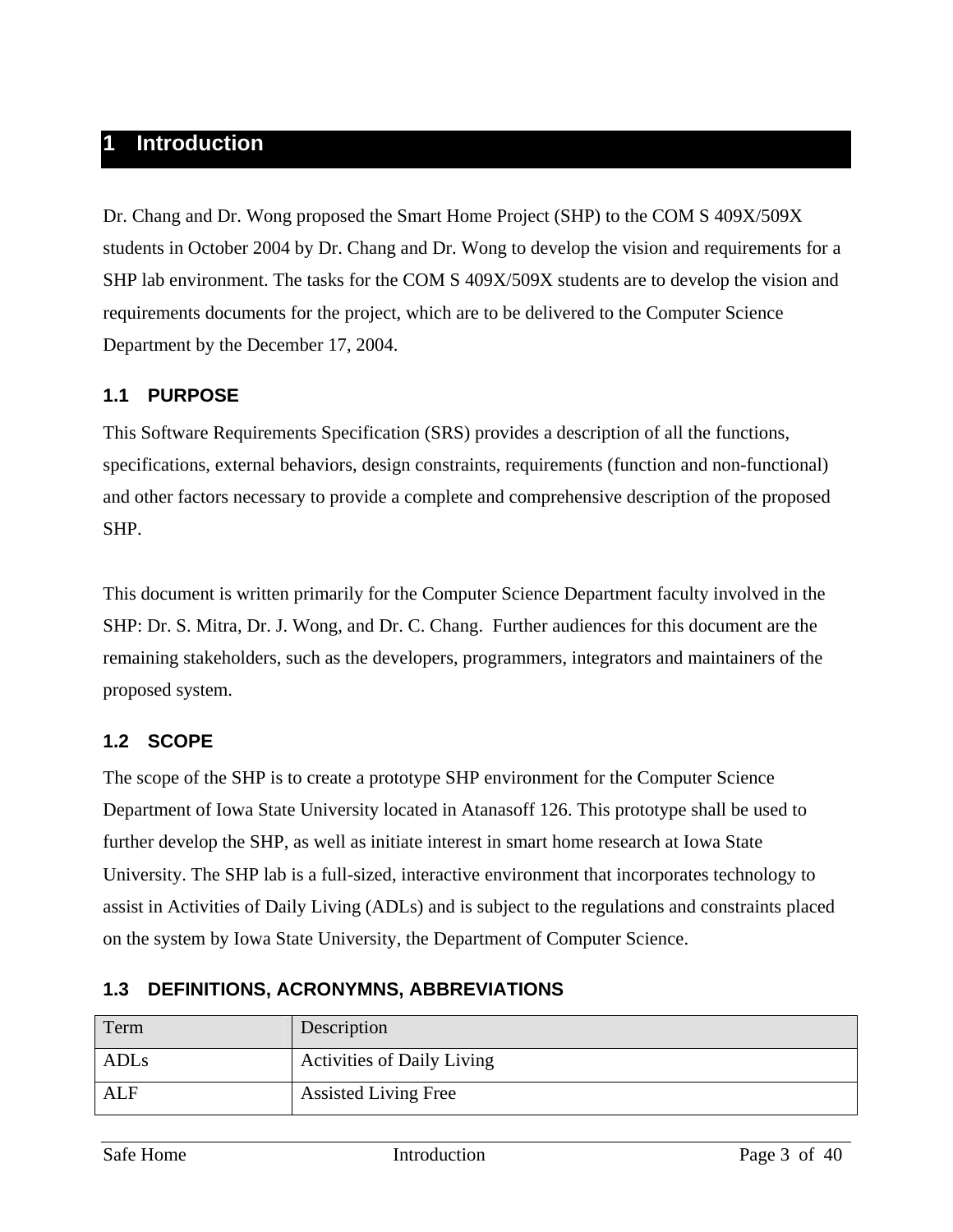| Customer          | The end user group whose members include senior and disabled persons |  |  |
|-------------------|----------------------------------------------------------------------|--|--|
| Developer         | The intermediate user group whose members include faculty and        |  |  |
|                   | students from the Computer Science Department                        |  |  |
| <b>ILSA</b>       | <b>Independent LifeStyle Assistant</b>                               |  |  |
| <b>JVM</b>        | Java Virtual Machine                                                 |  |  |
| Linux             | A freely-distributed open source operating system                    |  |  |
| <b>RFID</b>       | Radio Frequency Identification                                       |  |  |
| Roller ball mouse | Standard track ball or optical mouse                                 |  |  |
| <b>SHP</b>        | Safe Home Project                                                    |  |  |
| <b>SRS</b>        | <b>Software Requirements Specification</b>                           |  |  |
| Traditional       | Functioning as if the system did not exist                           |  |  |
| <b>USB</b>        | <b>Universal Serial Bus</b>                                          |  |  |
| Windows XP        | An operating system introduced in 2001 from Microsoft's Windows      |  |  |
|                   | family of operating systems                                          |  |  |

# **1.4 REFERENCES**

- [1] Climans, Renee, Elsa Marziali, Arlene Clonsky, and Lesley Patterson. "Computer Interface Modifications for Training Elderly Users to Access the Internet." Bell University Laboratories. 14 December 2004. <http://bul.med.utoronto.ca/project4.html>.
- [2] "Cubicles." 6 July 2004. Eurocare Showers LTD. 14 December 2004. <http://www.eurocareshowers.com/cubicles.htm>.
- [3] GigaNano. "Automatic Monitored Pill Dispenser." 2004. e-pill, LLC. 14 December 2004. <http://www.epill.com/md2.html>.
- [4] "Rotoflex." Theraposture. 14 December 2004. <http://www.theraposture.com/Rotoflex.htm>.
- [5] "Washlet C100." 2002. TOTO USA, Inc. 14 December 2004. <http://www.washlet.com/chloe.asp>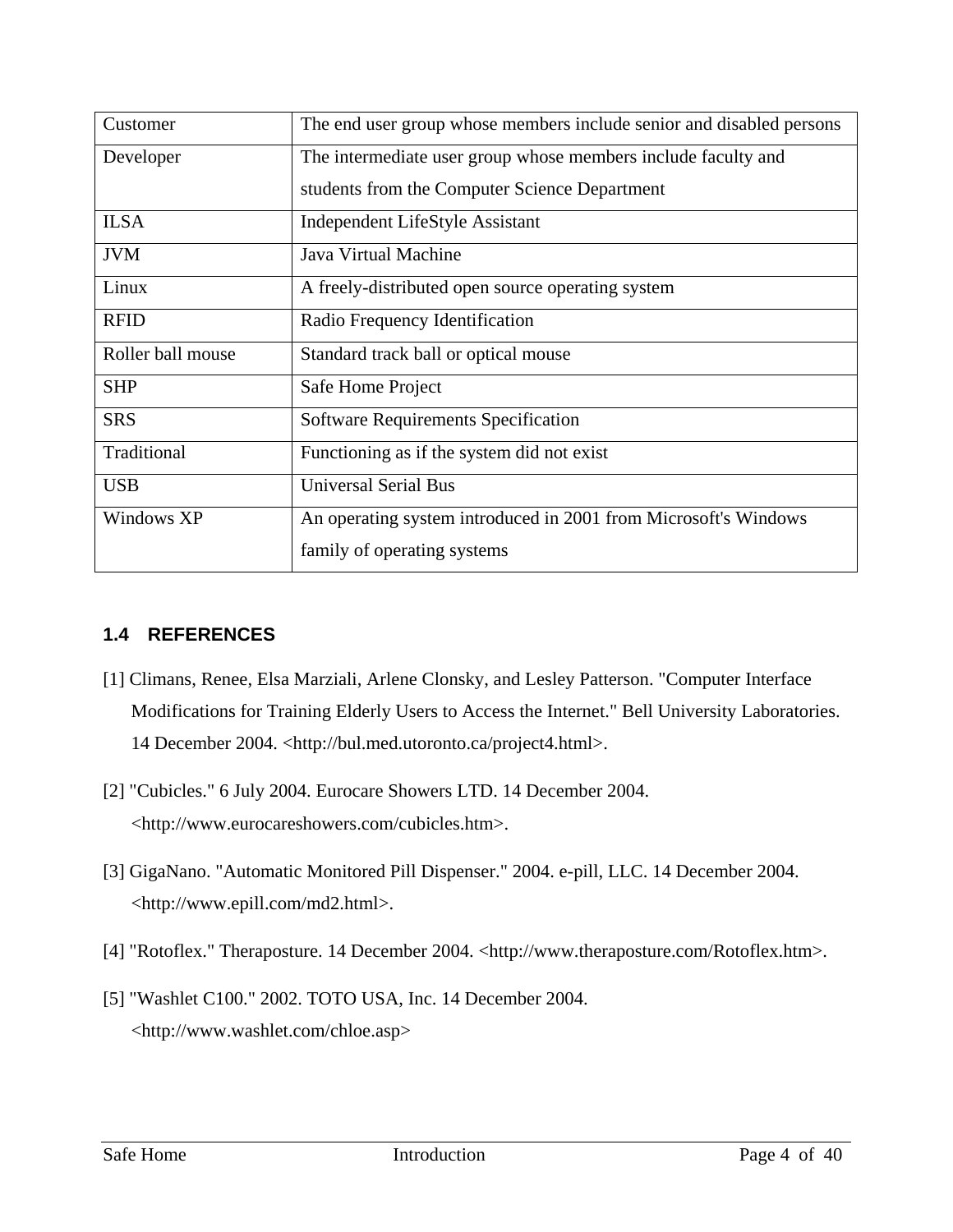# **1.5 OVERVIEW**

[OMIT]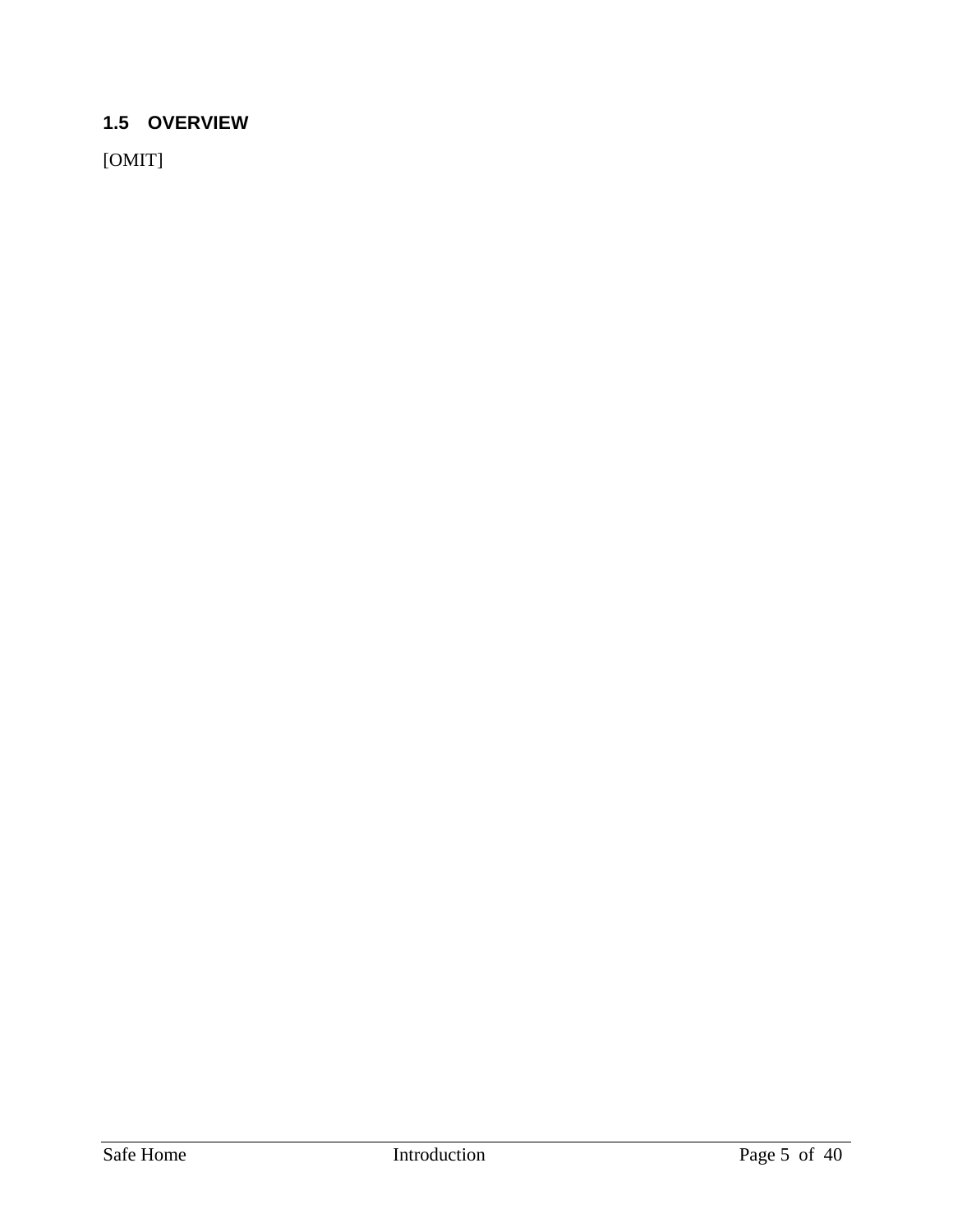# **2 Overall Description**

The SHP shall be a prototype of an assisted living home, where technology is the main form of assistance. In addition to creating an environment to aid in ADLs, courses and researchers shall have the opportunity to use the system as a tool. Students shall gain experience during the creation and evolution of the project. Incorporated into the system design shall be a means to provide information about the behavior and use of the technology.

# **2.1 PRODUCT PERSPECTIVE**

### 2.1.1.1 Assisted Living Facilities:

Assisted living facilities are for persons that need assistance with ADLs but wish to live as independently as possible. Most assisted living facilities create a detailed service plan for individual residents upon admission, which is updated regularly to assure that the resident receives the appropriate care as his or her condition changes. These services include help preparing meals, bathing, dressing, performing household chores, and aid for persons confused or experience memory problems. Other common terms for assisted living are residential care, personal care, adult congregate living care and supported care.<sup>2</sup>

### 2.1.1.2 Nursing Homes:

Nursing homes provide skilled nursing care and rehabilitation services to people with illnesses, injuries or functional disabilities. Even though most facilities serve the elderly, some facilities provide services to younger individuals with special needs, such as the developmentally disabled, mentally ill, and those needing drug and alcohol rehabilitation. Nursing homes are generally standalone facilities, focusing their attention on rehabilitation, so that their residents can return to their own homes as soon as possible. Some of the services provided by nursing homes include therapies, pharmacy services, and specialty care, such as Alzheimer's treatment, neuromuscular diseases, stroke recovery.<sup>3</sup>

### 2.1.1.3 University of Florida:

"The RERC-Tech-Aging is testing currently available home monitoring products relative to their effectiveness in relation to independence, quality of life and health related costs. The RERC-Tech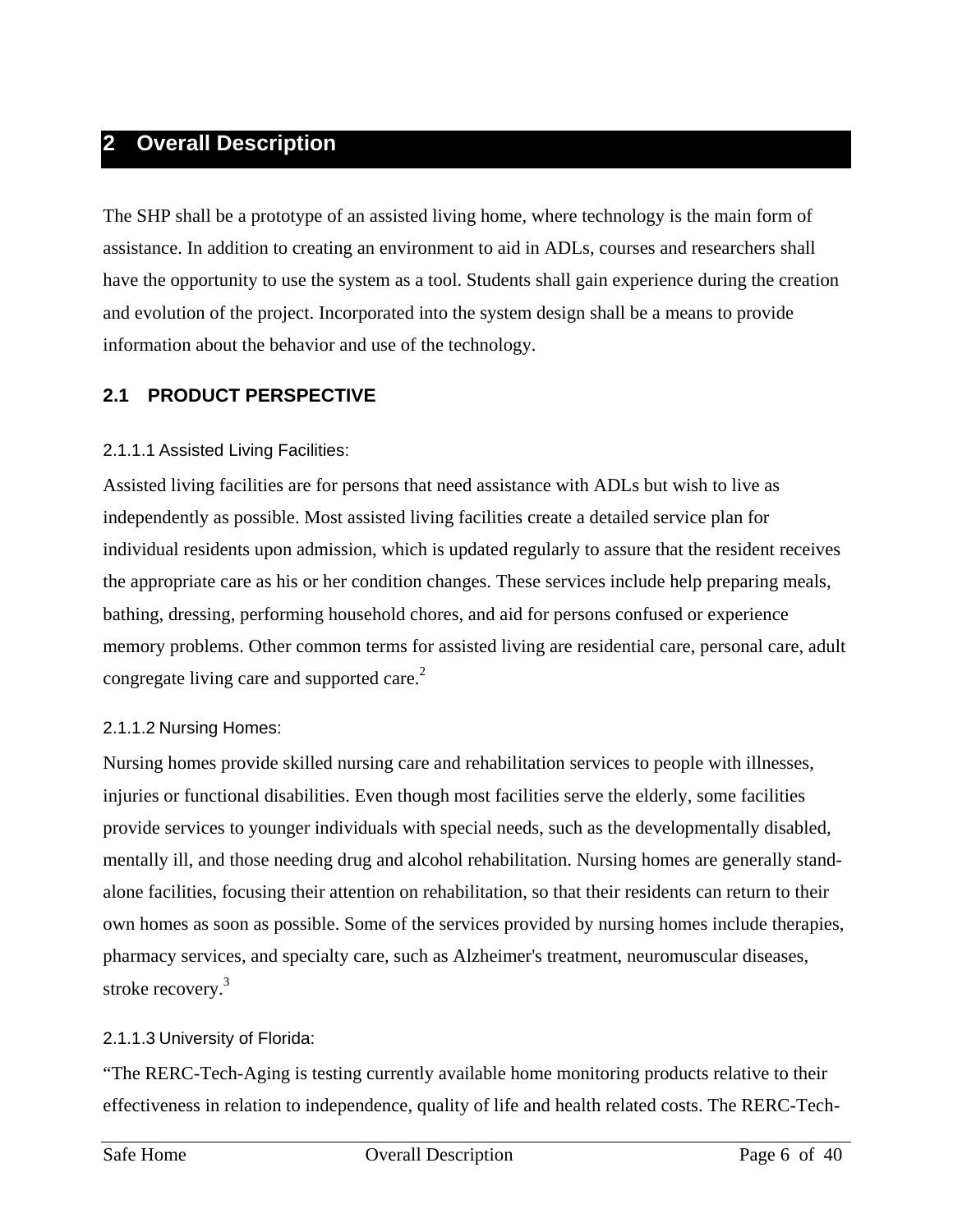Aging is also identifying needs and barriers to home monitoring and communication technology, and addressing needs of special populations including rural-living elders, and people aging with disability. The results of this research will be relevant to health policy makers, device developers, and other investigators. The RERC-Tech-Aging works with companies on pre-product testing, including Honeywell's very promising Independent LifeStyle Assistant (ILSA). We are advancing very new consumer products such as Motorola's Smart Phone, to provide applications useful for older people with disabilities. We are also studying the requirements for, and development of a device / system for elders with cognitive impairment. We are applying the concept of pervasive computing to the needs of older persons through our work with smart phones and smart homes."<sup>4</sup>

### 2.1.1.4 Niagara Framework:

The Niagara Framework, developed by Tridium Software, is a Java-based framework that allows development of smart homes using different components from different manufactures. Niagara was developed using JavaBeans that allows every component to be treated as an object. Niagara uses an adapter development pattern so that every object, regardless of manufacture, communication standard, or software can run from a standard web browser. The framework can then dictate to each device what needs to be done its own protocol, thus saving time that would be used to program all devices. The framework operates on a wide variety of hardware platforms and operating systems due to Java development. The Niagara Framework differs from the project vision since the framework is designed primarily for an electronic house, not necessarily a smart home.<sup>5</sup>

# 2.1.2 Concept of Operations

The customer side of SHP shall work as a request driven application. The customer will request that the SHP perform an action such as "turn on lights," then the system will respond appropriately. The system shall automate tasks through requests generated through the configuration of the SHP. In general, the system shall act as an intermediary between the customer and the device without interfering with the normal operation of the device.

The developer side of the SHP shall work as a research and development environment to learn and research new techniques for the development and implementation of a SHP environment. These goals shall be accomplished by treating the SHP as an ongoing project which focuses on real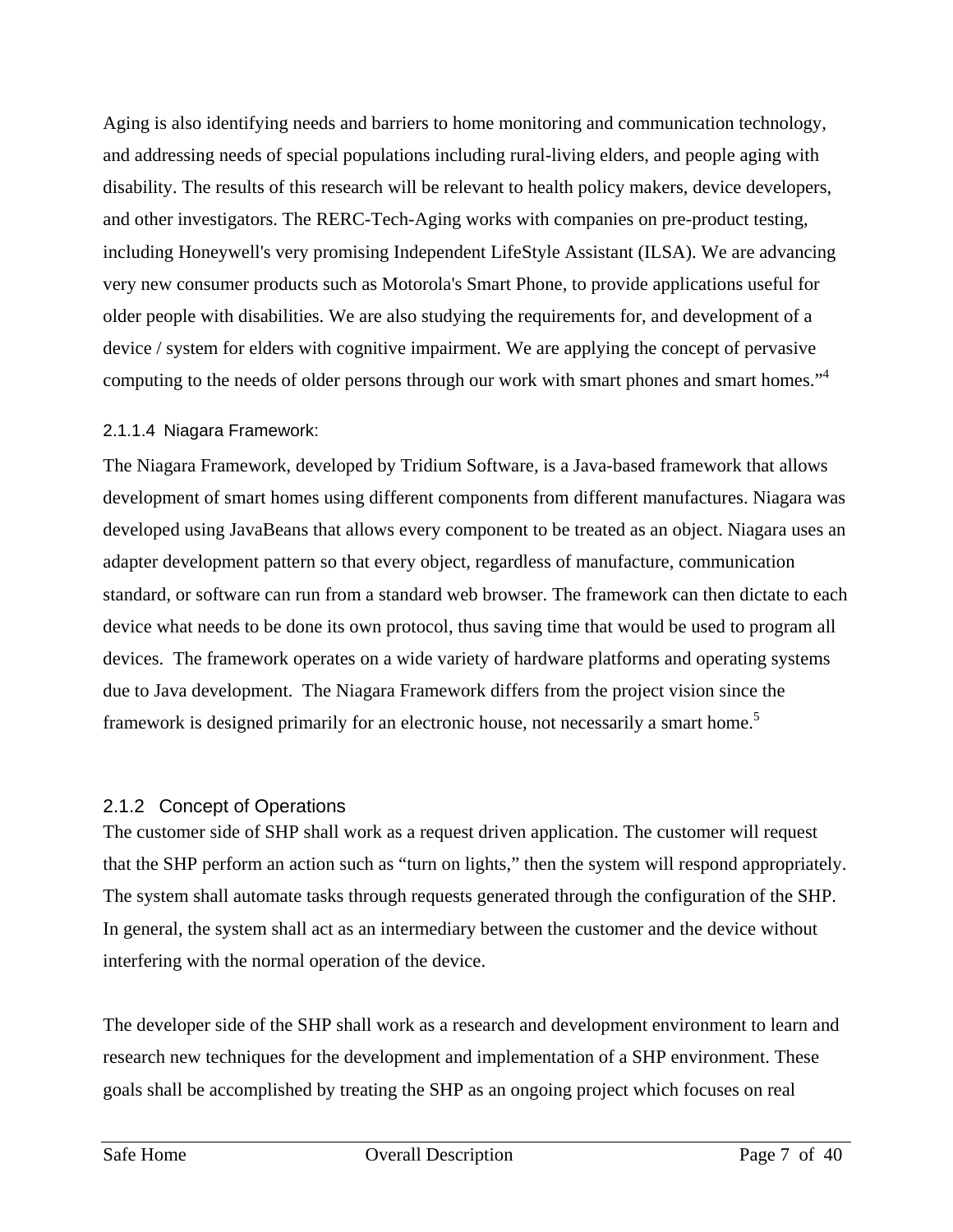customer needs, following through on the plans, and gathering the usage data. The SHP shall gather data by monitoring the uses of the system by the customer then recording this information into a database. This information will then assist the developers to base future iterations off previous usage requirements.

### 2.1.3 Major User Interfaces

The overall screen flow diagram of the proposed SHP customer workstation application can be found in Appendix A. The developer application is described in the framework requirements documentation. In addition, voice and mobile devices will emulate this general flow and layout when possible. This diagram displays most of the screens containing the functionality of the SHP customer application. As seen in the screen flow diagram, the view of the system's functionality is partitioned into three main sections based on general use type of configuration of the system, communication interfaces, and cooking assistance. Then, depending on the type of user, a series of screens are possible. This diagram only shows the potential flows of the SHP customer workstation application. The following subsections give representative screenshot and brief descriptions of some of the more important screens of the SHP customer workstation application.

2.1.3.1 Example Screenshot and description

2.1.3.1.1 The interface shall allow the environment to be adjusted through workstation control.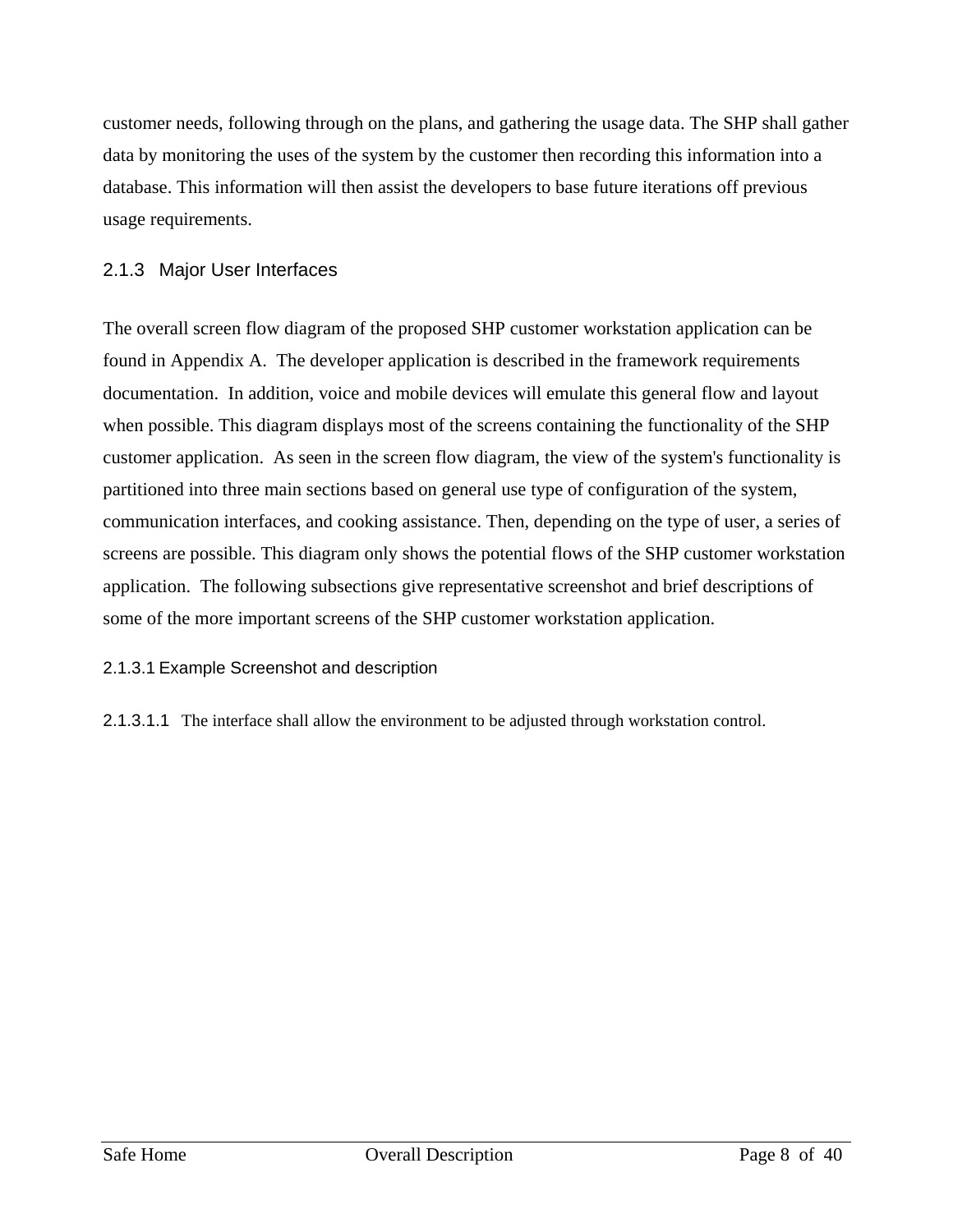

This screen is a prototype of how the configuration tool will work. Options available in this general format are the following: lights, heating/cooling, pill dispenser, security, maintenance, cooking, and communication. Additionally, the option to create timers or automatic functions would be located as an option as well.

2.1.3.1.2 The interface shall allow a variety of communications.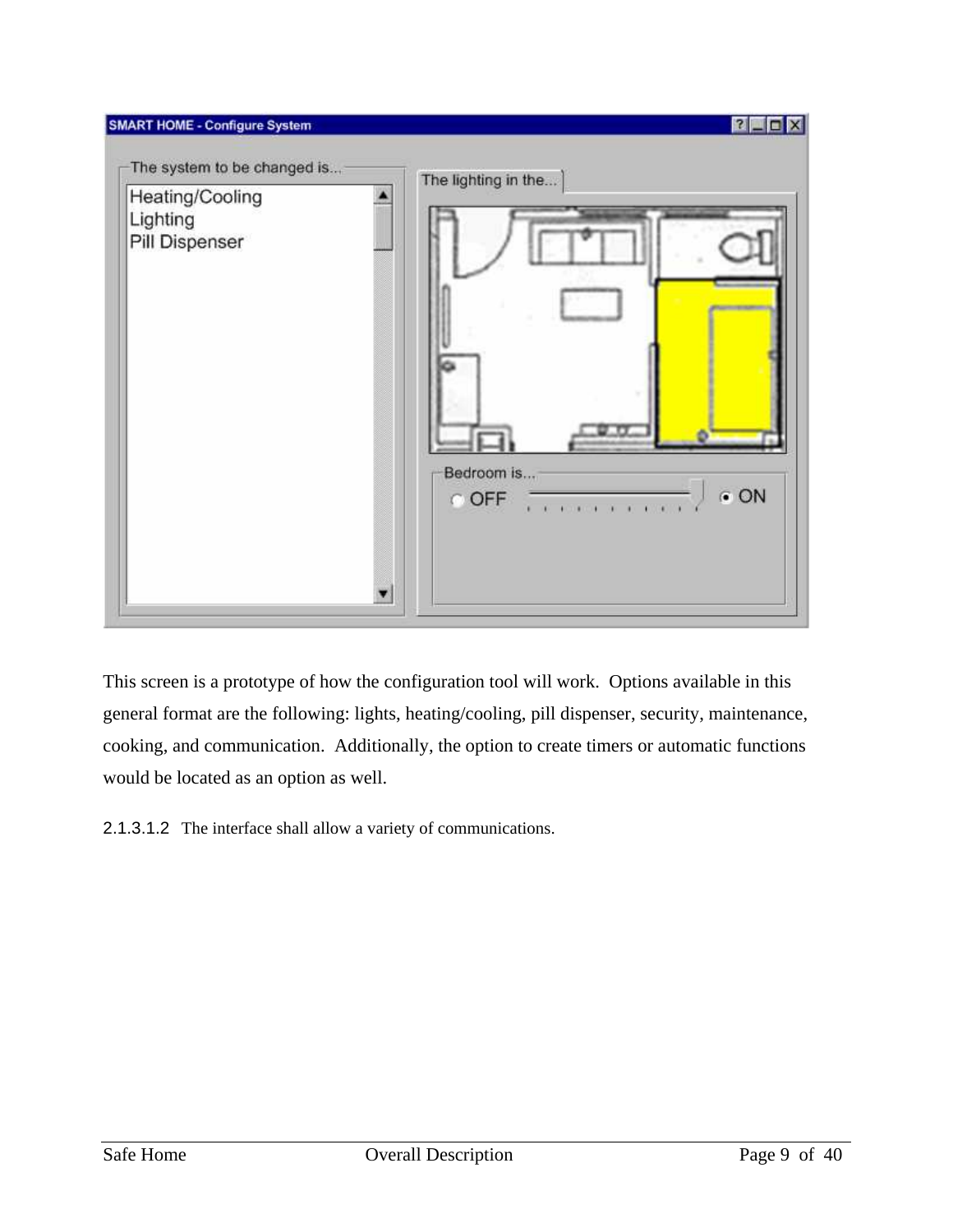

This screen is a general design for a communication screen that allows the customer to select the method and person then perform the connection. A mirror image of this screen allows the customer to view old transcripts of all the communications by selecting the method and person then viewing the transcript.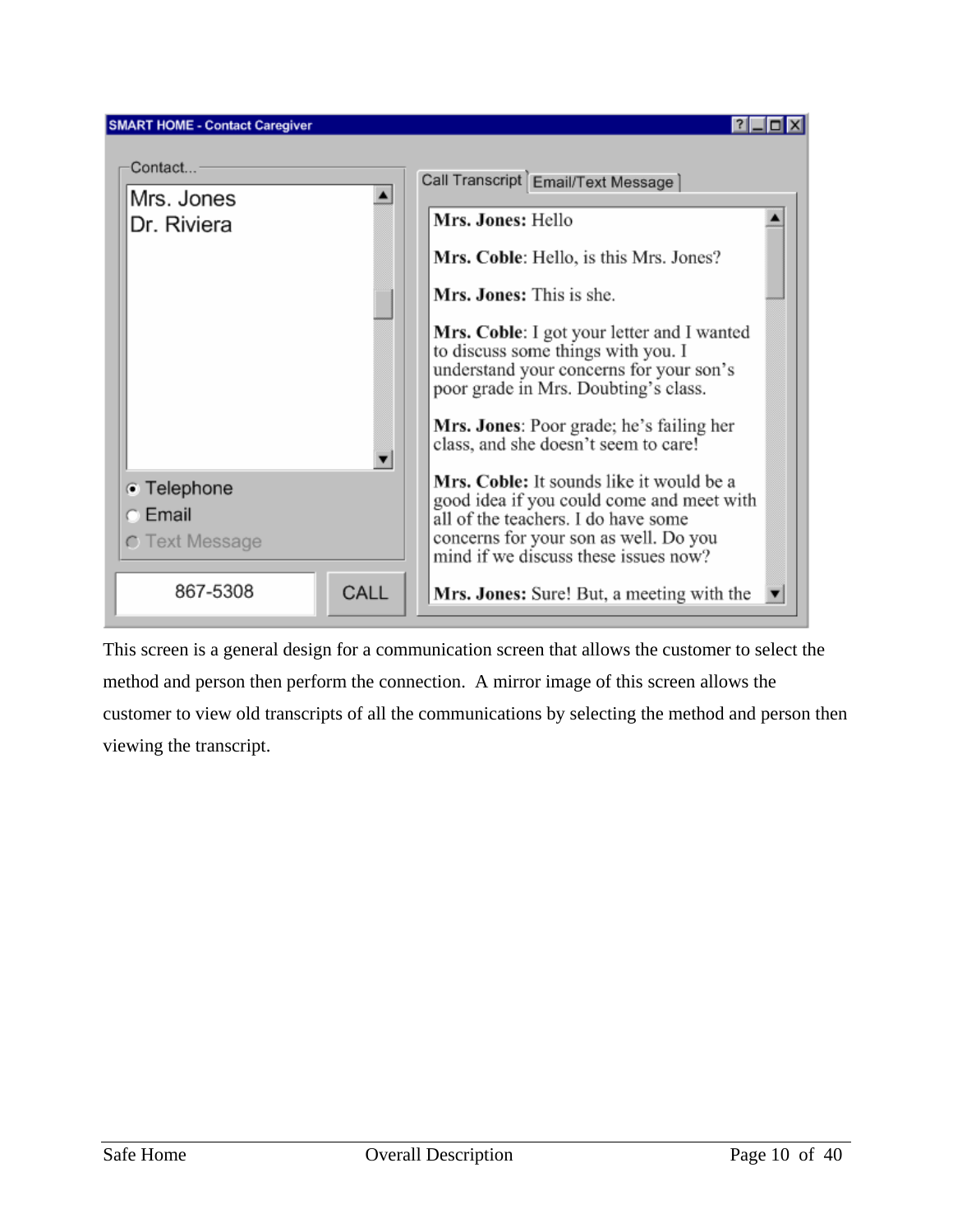2.1.3.1.3 The SHP customer application shall display a walk through for food preparation.



The interface displays the number of people the food is being prepared for as well as instructions broken down into steps.

2.1.3.1.4 The SHP shall have motion sensors, microphones, and smoke detectors that shall provide input.

The diagram of sensor locations can be found in Appendix B.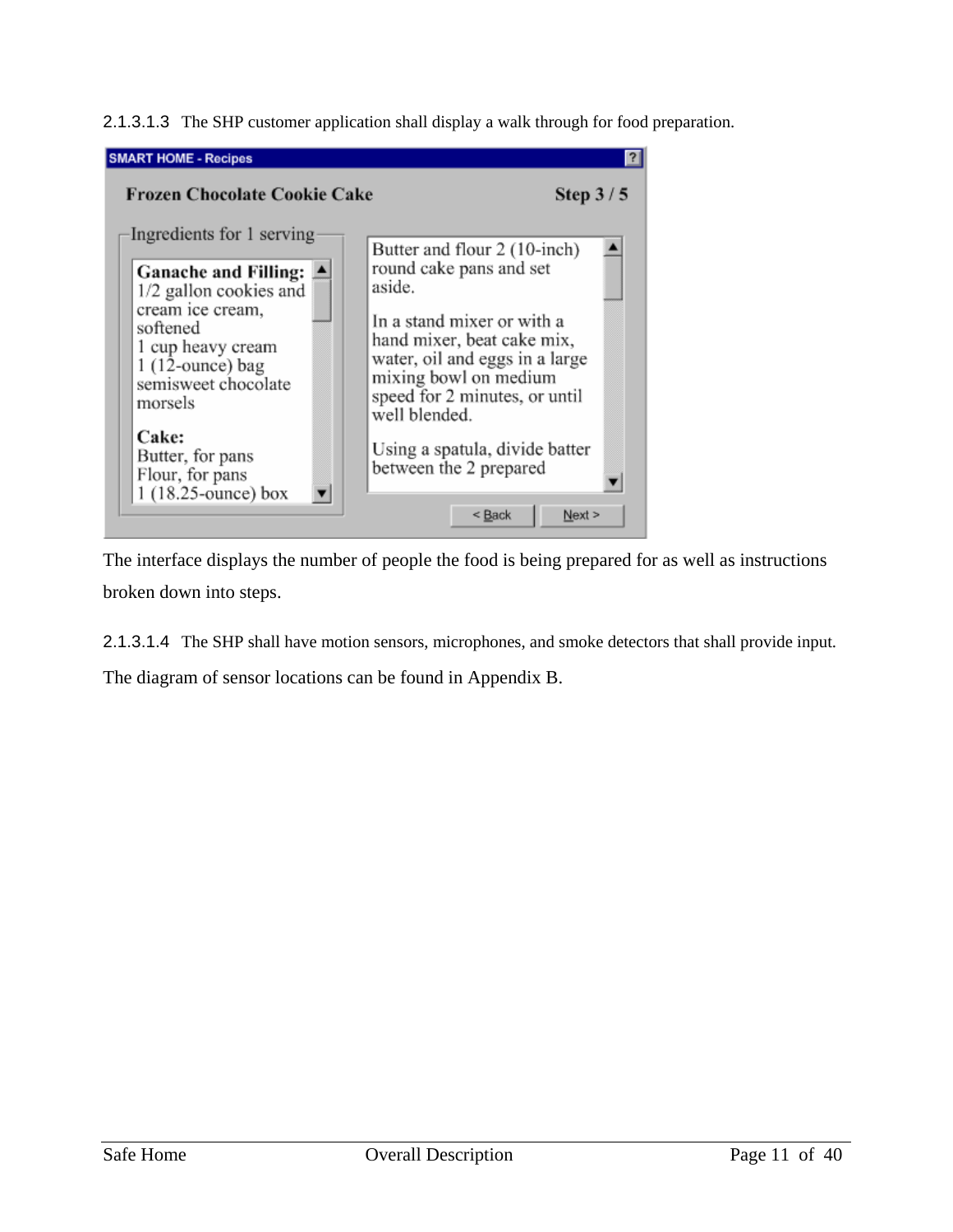### 2.1.4 Hardware Interfaces

### 2.1.4.1 Workstation

- 2.1.4.1.1 Customer workstation shall have keyboard input.
- 2.1.4.1.2 Customer workstation shall have roller ball mouse input.
- 2.1.4.1.3 Customer workstation shall have minimally a 19-inch monitor.
- 2.1.4.1.4 All interfaces on customer workstation shall be scaleable in information display size.
- 2.1.4.1.5 Customer workstation shall have appropriate hardware for network connection.
- 2.1.4.1.6 Optionally, the customer workstation shall have speakers for sound if any responses are done aurally through the workstation.

### 2.1.4.2 Mobile Device

2.1.4.2.1 Customer mobile device shall use its pre-existing hardware interfaces such as USB connection, network connection, or other features as applicable to the product.

### 2.1.4.3 X-10

2.1.4.3.1 System shall provide x-10 controllers to be integrated with framework.

### 2.1.4.4 Sensors

- 2.1.4.4.1 System shall accept input signals from smoke detectors.
- 2.1.4.4.2 System shall accept input signals from motion sensors.
- 2.1.4.4.3 System shall accept input signals from microphones.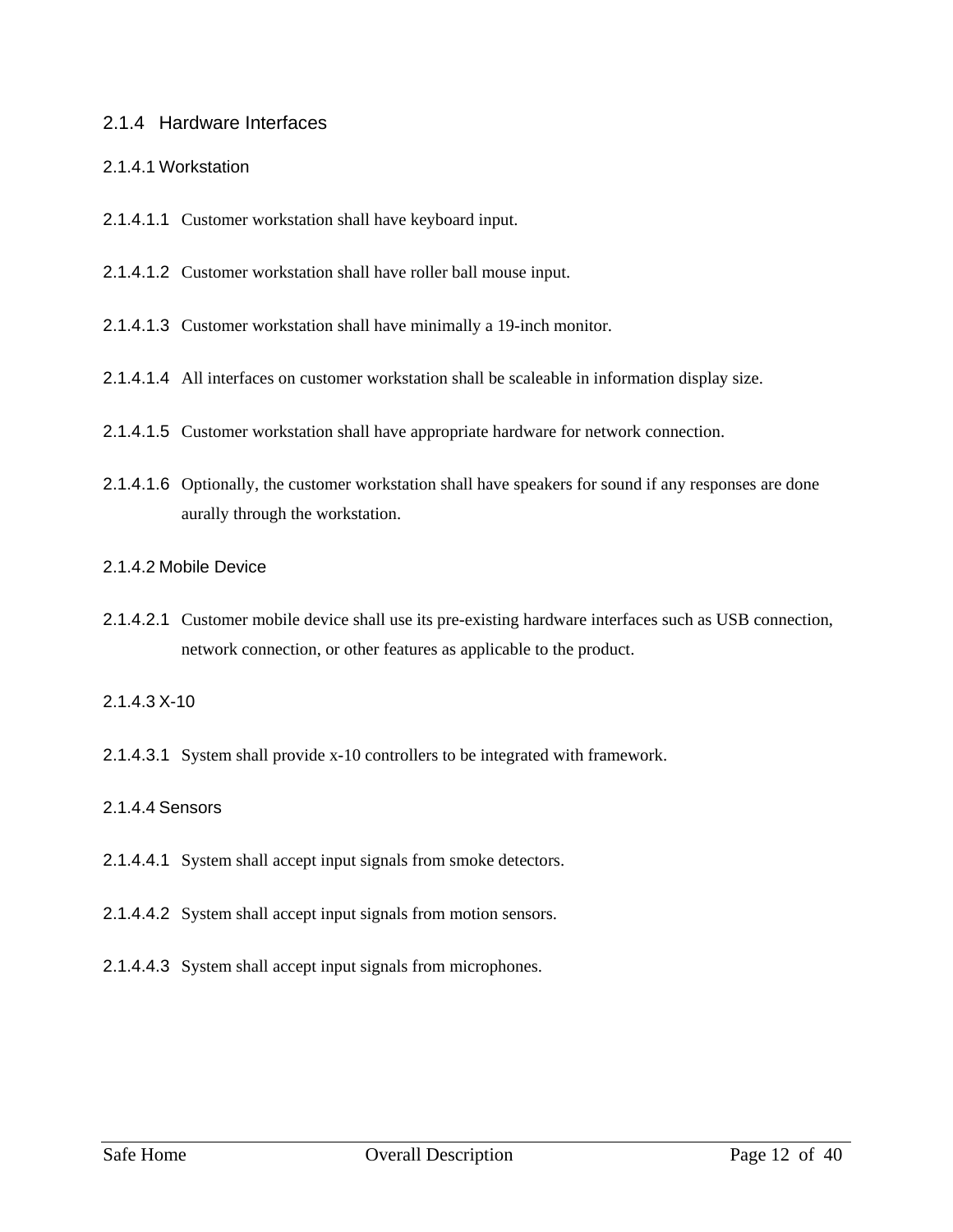### 2.1.5 Software Interfaces

- 2.1.5.1 Customer workstation shall have the latest Java Virtual Machine (JVM) installed.
- 2.1.5.2 Customer workstation shall be internet capable with at least one internet browser available.
- 2.1.5.3 Customer mobile device shall be internet capable with an internet browser.
- 2.1.6 Communication Interfaces
- 2.1.6.1 Costumer workstation shall be connected to the local development network.
- 2.1.6.2 Customer workstation shall be internet capable.
- 2.1.6.3 Customer workstation shall have USB connection slots available.
- 2.1.6.4 System shall connect with the telephone lines.
- 2.1.7 Memory Constraints
- 2.1.7.1 Customer workstation shall have at minimum 128 MB of RAM.

# 2.1.8 Operations [None]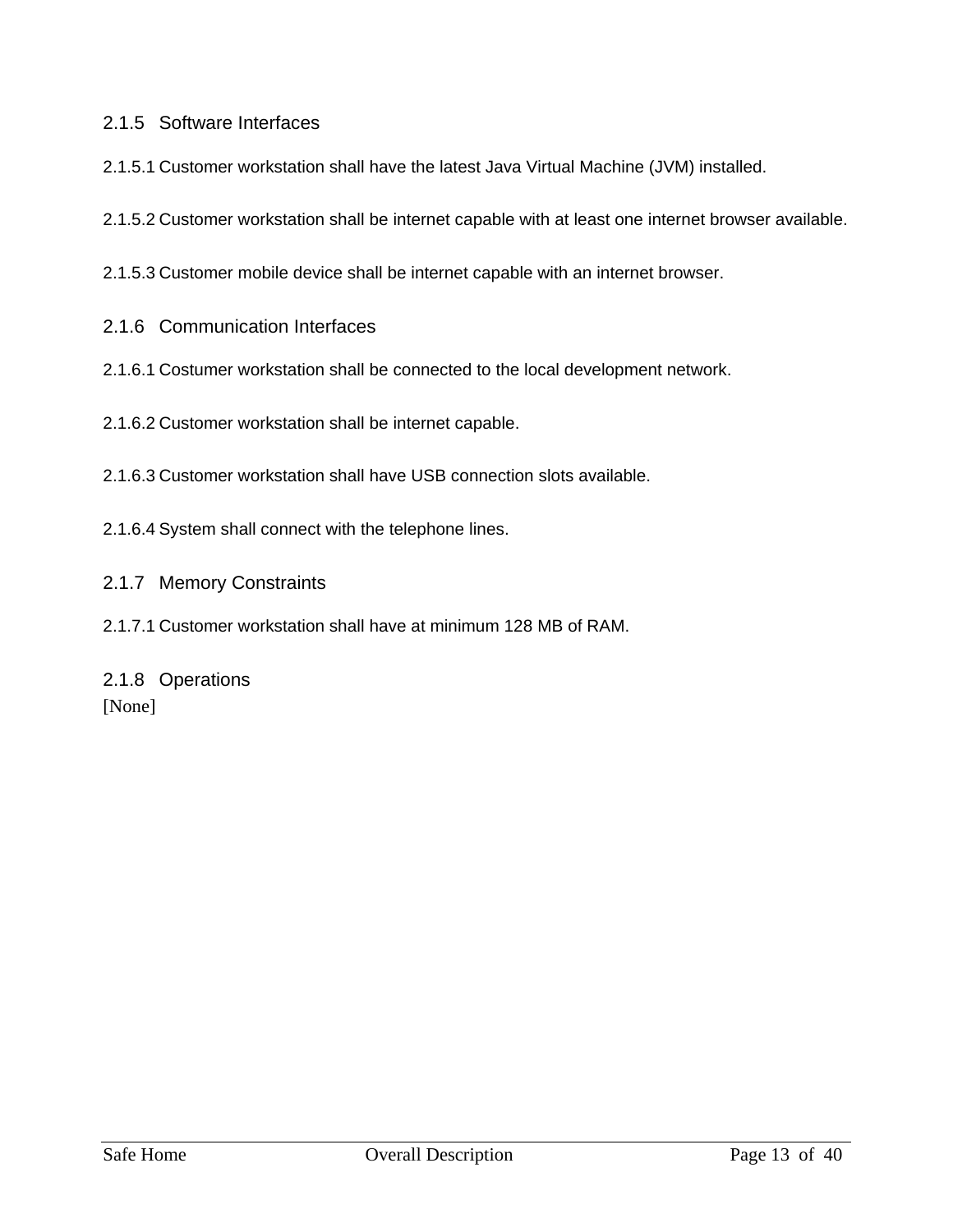### 2.1.9 Site Adaptation Requirements

2.1.9.1 In future iterations of the SHP, the system shall support internationalization of language and regulations.

# **2.2 PRODUCT FUNCTIONS**



2.2.1 Configure system

### **Title:** Configure System

**Description:** User wants to change a setting for a safe home controlled device.

### **Actor:** Customer

**Preconditions:** System is on with at least one user specified.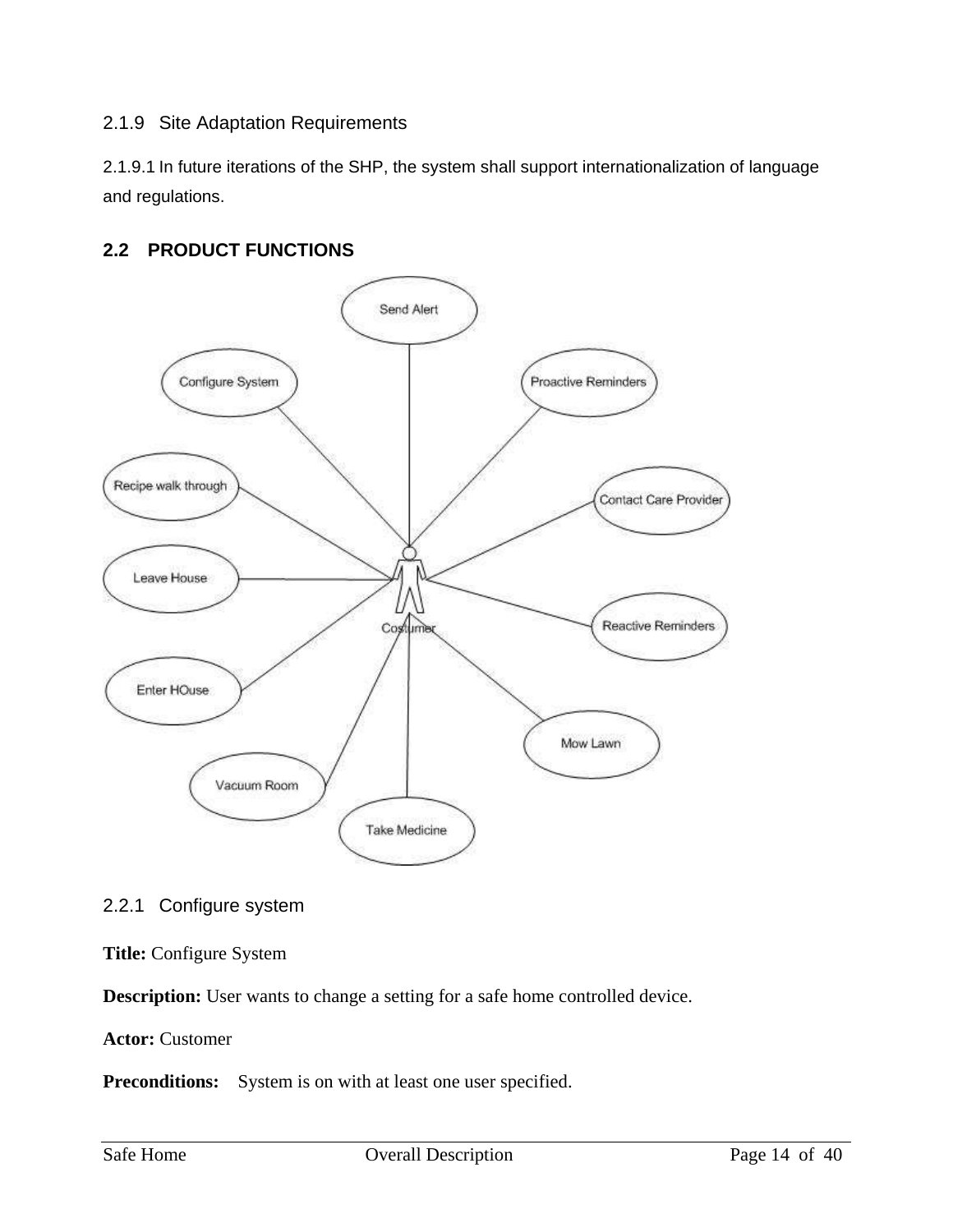**Post conditions**: System has saved new setting for device.

### **Basic flow:**

- 1) The customer informs system that the user wants to change a setting.
- 2) System lists configurable categories for the customer.
- 3) The customer selects category to be changed.
- 4) System prompts customer for new configuration of setting.
- 5) The customer provides new configuration
- 6) System changes configuration, and saves the setting.

### **Alternate:**

1) In the future, the system shall learn from change of setting to change automatically the setting based on common usage.

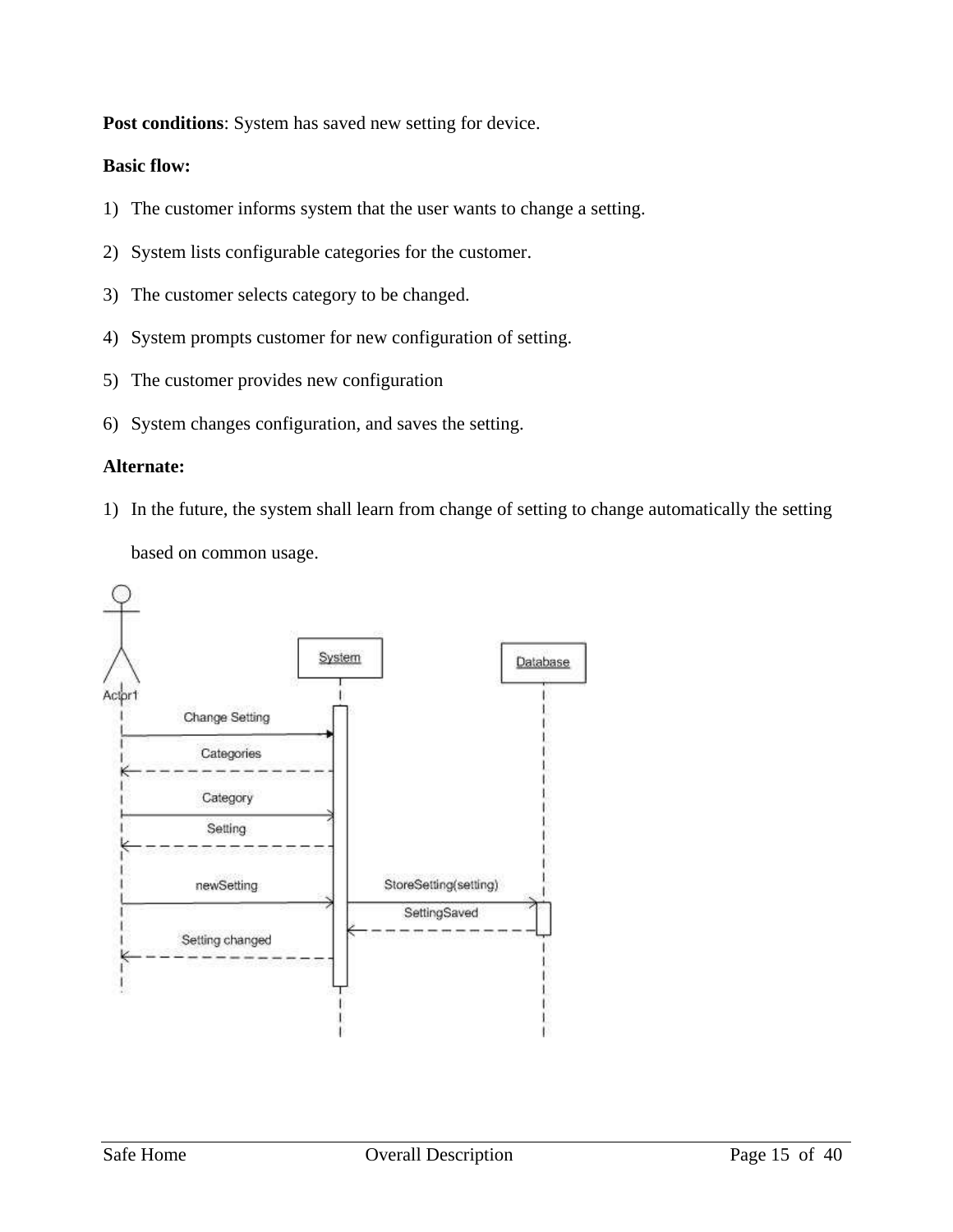### 2.2.2 Send Alert

#### **Title:** Send Alert

**Description:** System detects an emergency, sends an alert to the correct authority and primary caregiver.

**Actor:** Customer

**Preconditions:** System and its sensors are monitoring User and home conditions.

**Post conditions**: System has notified the correct authority and the primary caregiver about

emergency.

#### **Basic flow:**

- 1) The system detects health emergency
- 2) The system asks the customer if the user needs assistance.
- 3) The customer tells the system to send an alert
- 4) The system notifies local authorities and primary caregiver that the customer needs assistance.
- 5) The system notifies the customer that authorities have been notified.

#### **Alternate:**

- 1a) Utilities Emergency
	- 1) The system detects utilities emergency
	- 2) The system asks if the customer needs assistance
	- 3) The customer informs the system to send alert.
	- 4) The system notifies correct utility company and primary caregiver that the customer needs assistance
	- 5) The system notifies the customer that authorities have been notified.
- 1b) Environmental Emergency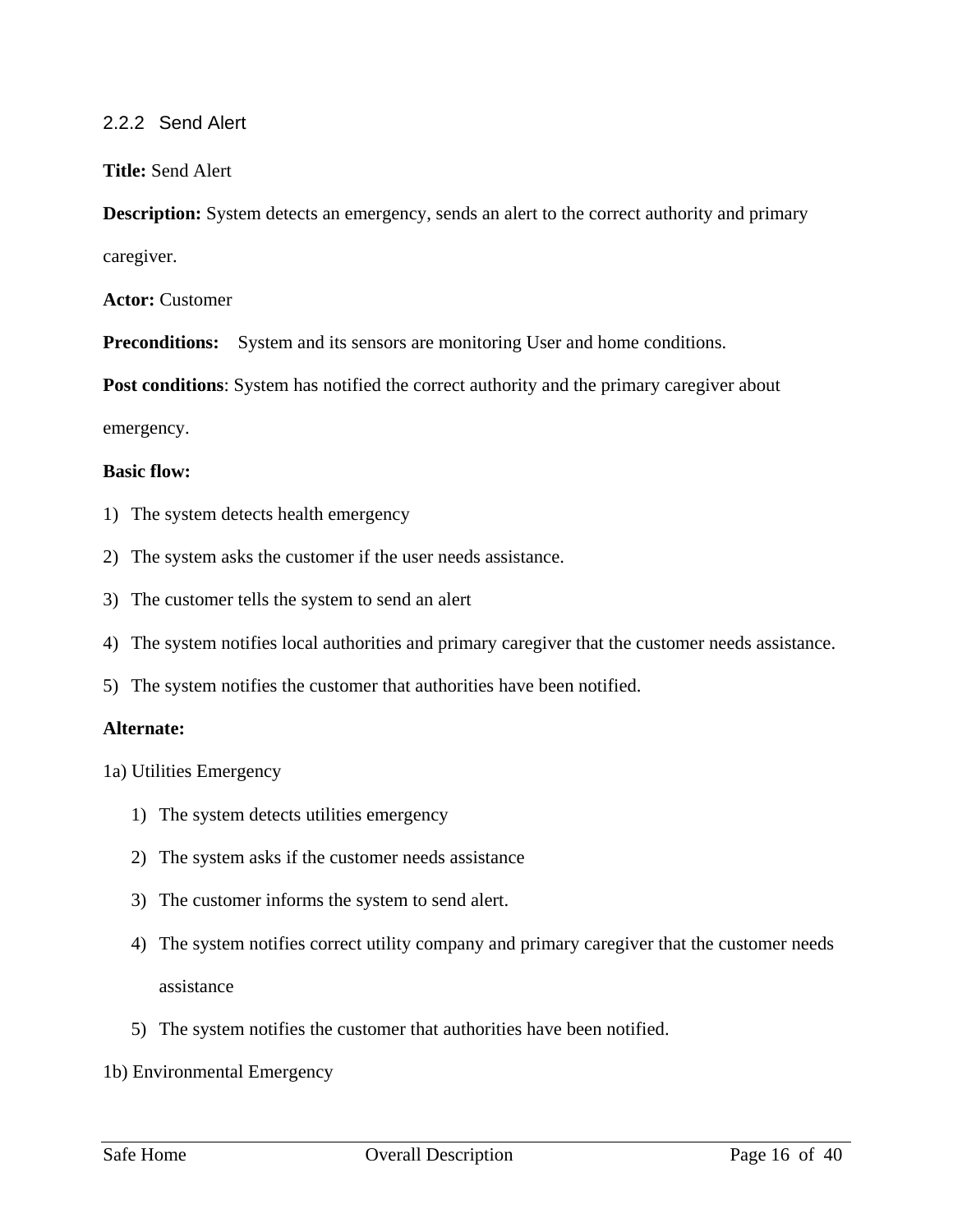- 1) The system detects environmental emergency
- 2) The system asks if the customer needs assistance
- 3) The customer informs the system to send alert
- 4) The system notifies local authorities and primary caregiver that the customer needs assistance.
- 5) The system notifies the customer that authorities have been notified.

3a) Customer informs the system not to send an alert

- 1) The system continues to monitor emergency.
- 2) The system re-alerts if no action is taken.

3b) Customer does not respond to the system.

1) The system notifies local authorities and primary caregiver.



### 2.2.3 Proactive reminders

**Title:** Proactive reminders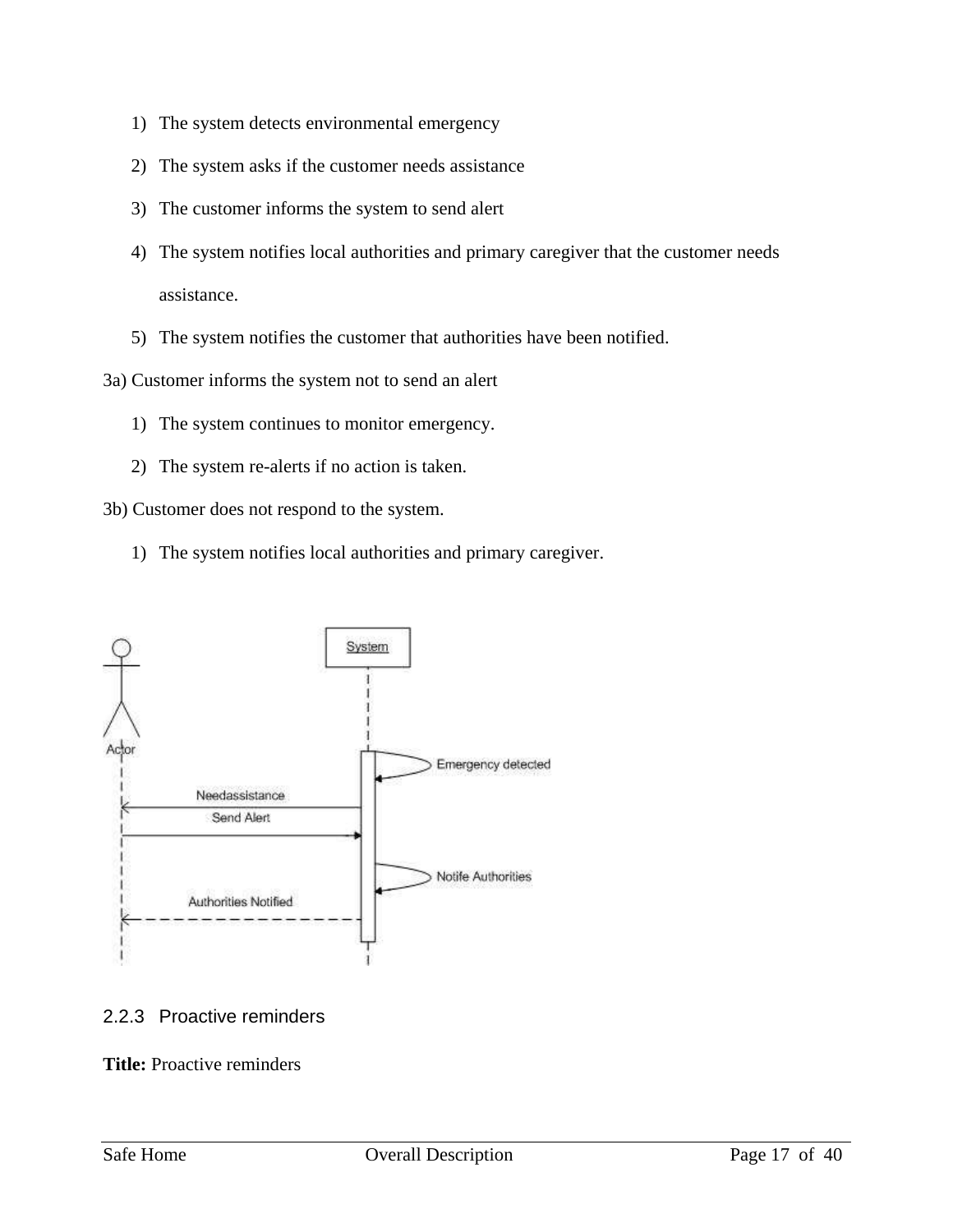**Description:** User System detects variances from user-defined settings such as open windows, or

lights on, etc.

**Actor:** Customer

**Preconditions:** System is on and is monitoring the user and its sensors.

Post conditions: System has detected a variance and alerted the user to its presence.

### **Basic flow:**

- 1) The system detects variance from user specified settings.
- 2) The system notifies the customer of variance.
- 3) The system asks if the customer wants variance remedied
- 4) The customer informs the system to remedy variance
- 5) The system remedies variance.

#### **Alternate:**

3a) Customer does not want to remedy variance

1) The system continues to monitor variance, but does not remind again.

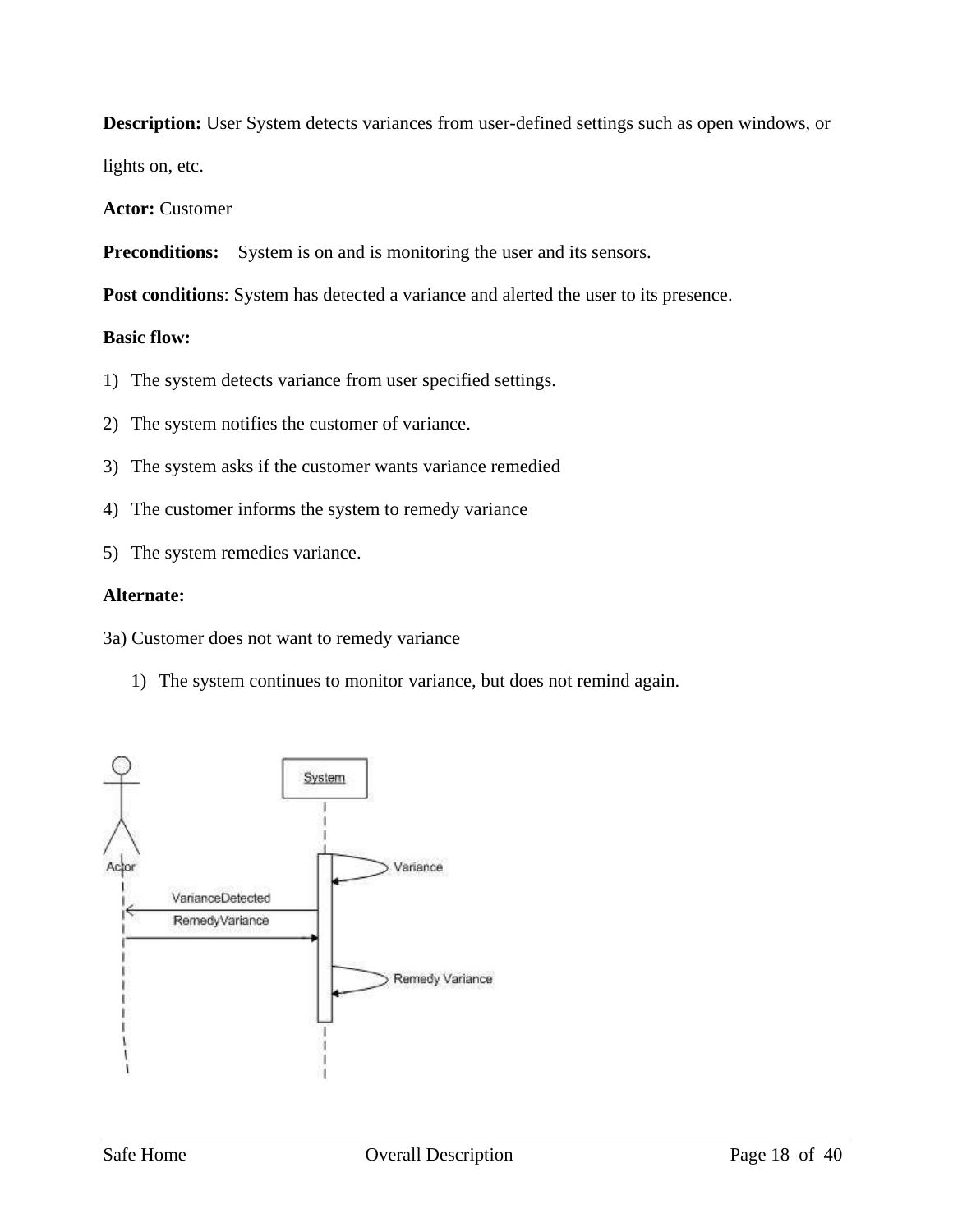### 2.2.4 Reactive reminders

**Title:** Reactive reminders

**Description:** System detects a hazard that may cause the user harm.

**Actor:** Customer

**Preconditions:** System is on and is monitoring the user and its sensors.

**Post conditions**: System has notified user of hazard and has either remedied the situation, notified

primary caregiver of situation, or is monitoring the hazard to ensure user takes care of it.

#### **Basic flow:**

- 1) The system detects hazard.
- 2) The system notifies the customer of hazard
- 3) The system asks the customer if the he/she would like to fix hazard.
- 4) The customer instructs the system to fix hazard.
- 5) System fixes hazard.

#### **Alternate:**

- 5a) System cannot fix hazard
	- 1) The system notifies the customer that it cannot fix hazard.
	- 2) The system notifies primary caregiver of hazard.
- 4a) User does not want system to fix hazard.
	- 1) The system continues to monitor hazard.
	- 2) The system reminds the customer again if no action is taken.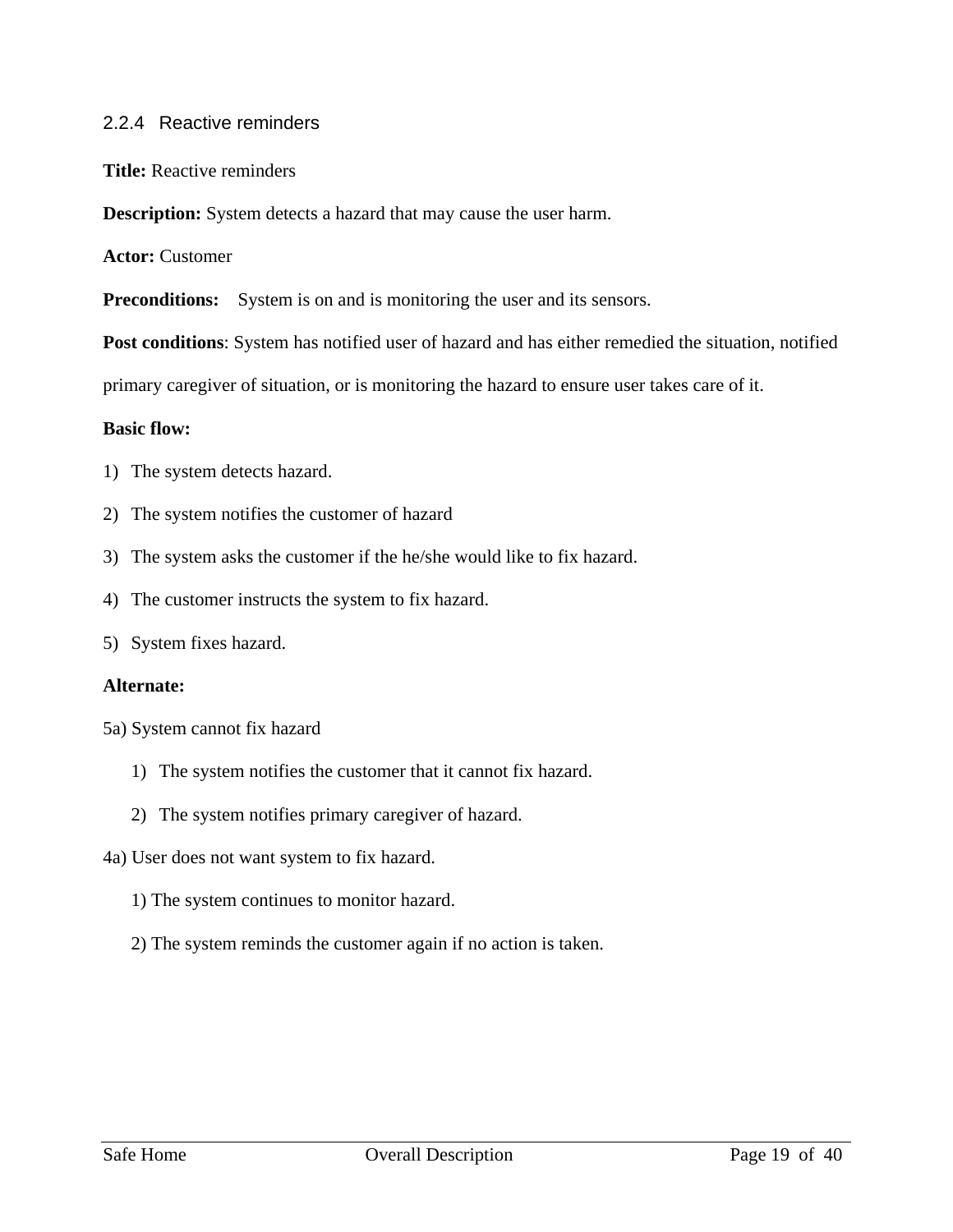

### 2.2.5 Take Medicine

### **Title:** Take Medicine

**Description:** User needs to take a dosage of medicine.

**Actor:** Customer

**Preconditions:** System is on and has medicine available for User.

**Post conditions**: User has taken dosage and system stores that medicine has been taken and what

time it was taken.

### **Basic flow:**

- 1) The customer informs the system that he/she would like to take his/her medicine.
- 2) The system shall identify the customer.
- 3) The system provides the customer with proper dosage of medicine
- 4) The system stores that the medicine was taken, the amount taken, and the time taken.

### **Alternate:**

1) System alerts the customer to take medicine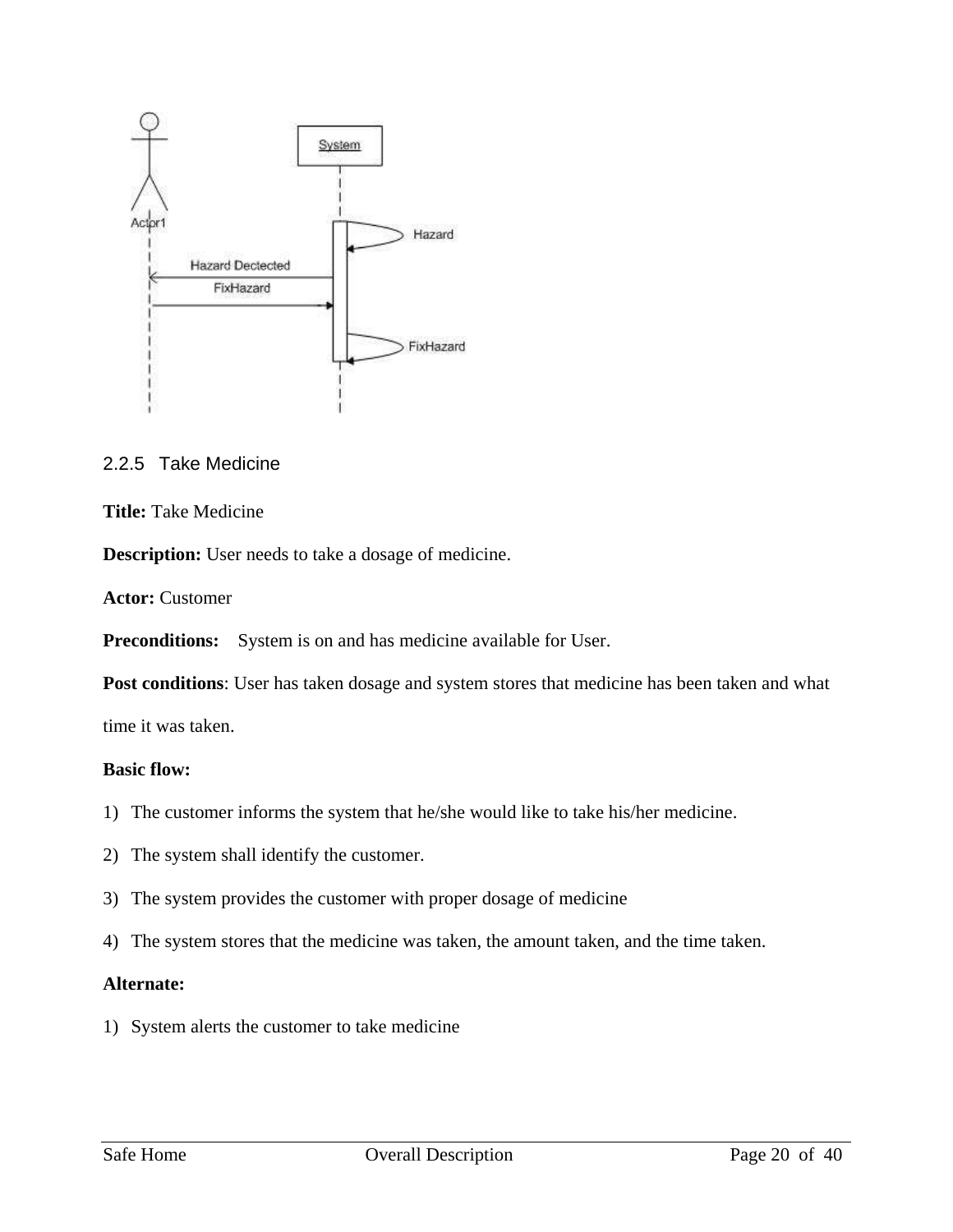### 2.2.6 Vacuum room

**Title:** Vacuum room

**Description:** User System tells vacuum to vacuum a room.

**Actor:** Customer

**Preconditions:** System is on and vacuum is available for use.

**Post conditions**: System has vacuumed a room and vacuum return to docking bay.

### **Basic flow:**

1) The customer instructs the system to vacuum a room.

- 2) The system starts the vacuum and informs it what room to vacuum.
- 3) The vacuum returns to docking bay when finished
- 4) The system notifies the customer that vacuuming is completed

### **Alternate:**

None

### 2.2.7 Mow Lawn

**Title:** Mow Lawn

**Description:** System tells mower to mow the lawn.

**Actor:** Customer

**Preconditions:** System is on and mower is available.

**Post conditions**: System has mowed the lawn and mower returned to docking bay.

#### **Basic flow:**

1) The customer instructs the system to mow lawn.

- 2) The system starts lawn mower.
- 3) The lawn mower returns to its docking bay when finished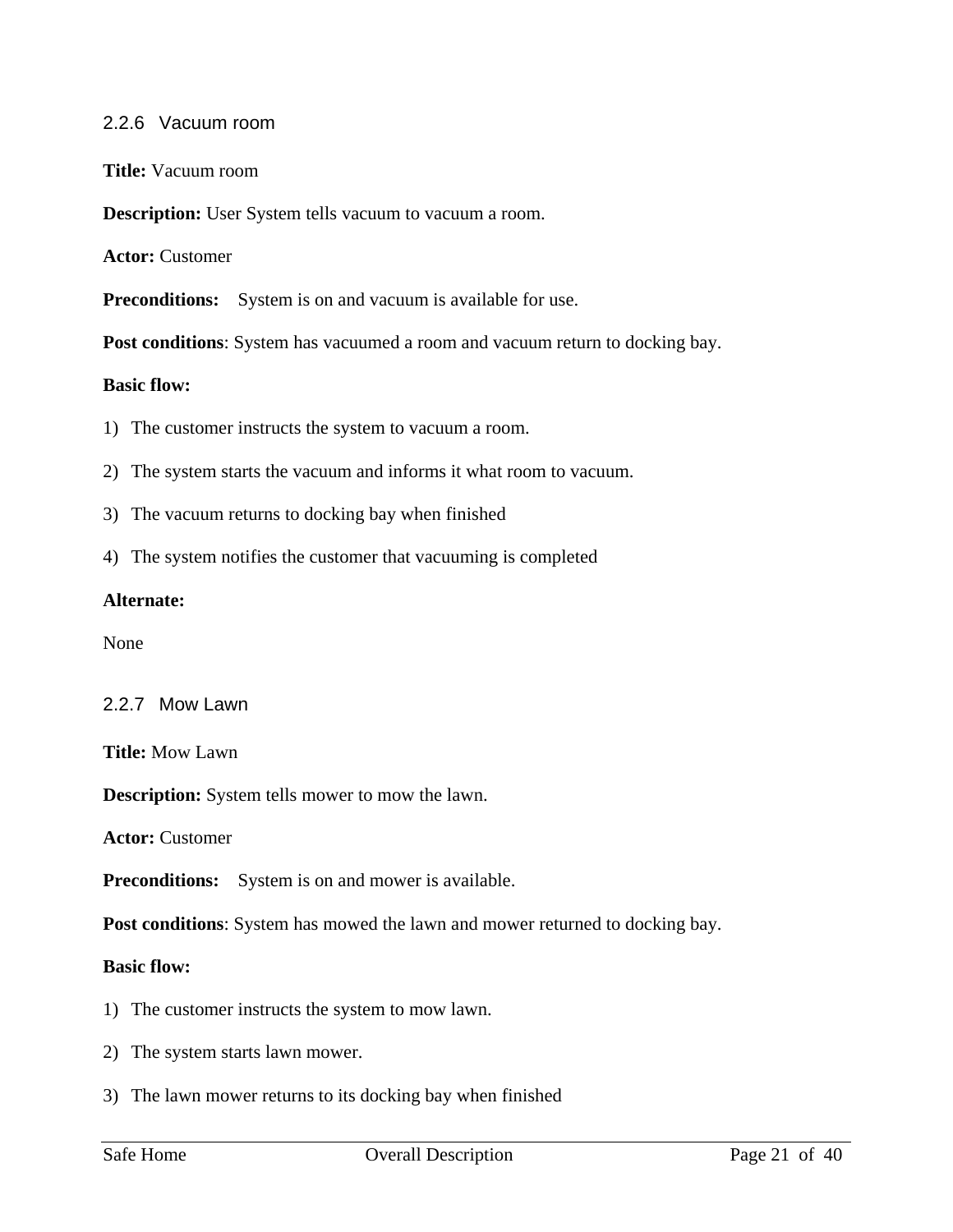4) The system notifies the customer that lawn is mowed.

### **Alternate:**

None

### 2.2.8 Contact caregiver

**Title:** Contact caregiver

**Description:** System contacts a caregiver for user.

**Actor:** Customer

**Preconditions:** System is on and has a list of caregiver with contact information.

**Post conditions**: System has contacted the specified caregiver for User.

### **Basic flow:**

- 1) The customer instructs the system to notify a caregiver
- 2) The system asks for caregiver name.
- 3) The customer provides a caregiver's name.
- 4) The system asks for type of communication.
- 5) The customer provides type of communication.
- 6) The system asks for message.
- 7) The customer provides message to recipient.
- 8) The system sends message through contact information.

### **Alternate:**

- 3a) The costumer gives a caregiver name that is not available or has no contact information.
- 2) The system asks for caregiver name.

….

3b) The costumer requests a list of names within a subset, i.e. doctors, nurses, family, friends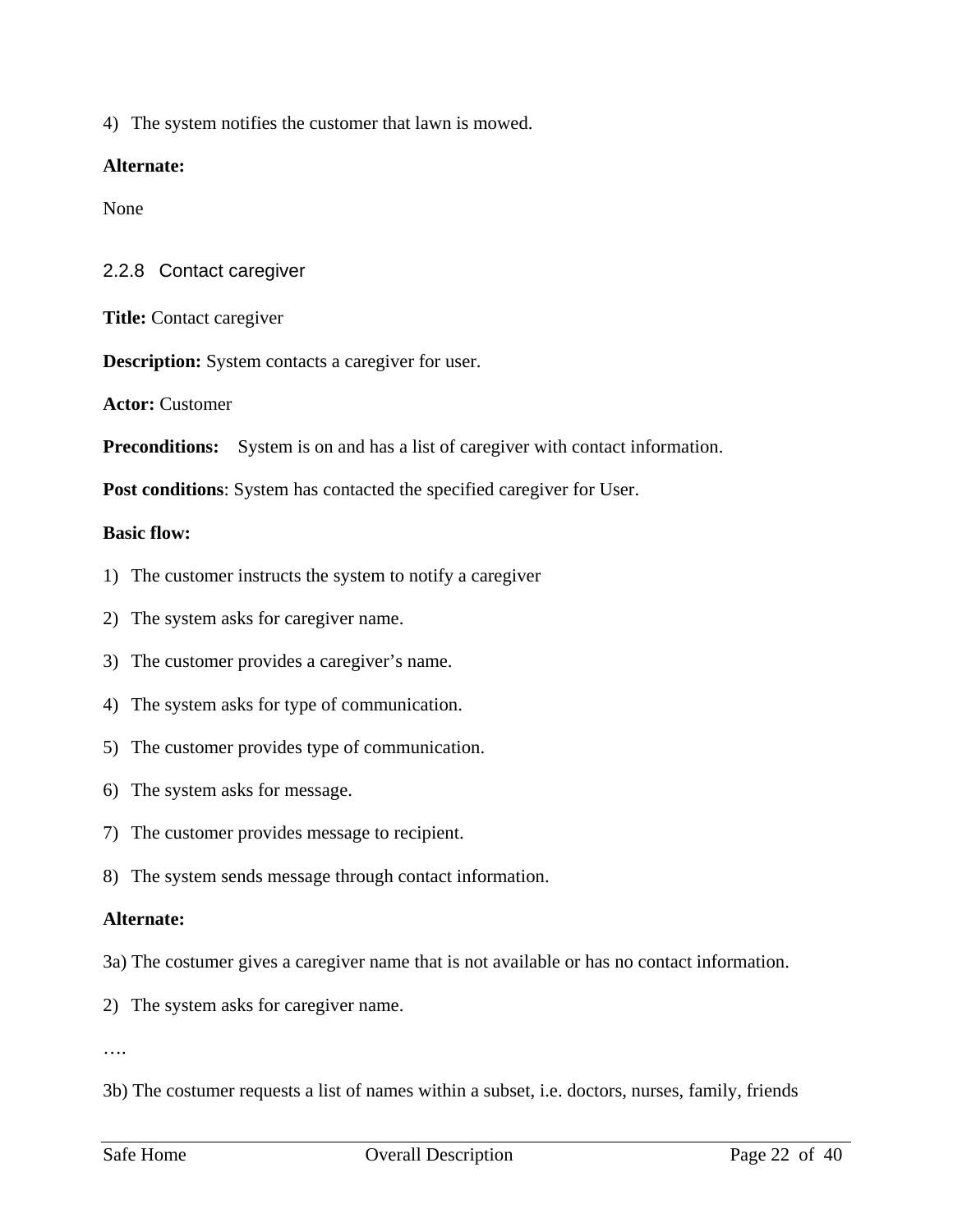- 1) The system provides a list of all contacts within subset.
- 2) The costumer selects a caregiver.
- 4) The system asks for type of communication.



### 2.2.9 Leave House

**Title:** Leave House

**Description:** System changes all setting to vacant mode.

**Actor:** Customer

**Preconditions:** System is on and user has vacant mode setting.

Post conditions: User is out of the house and the system is in vacant mode. All communication is

going to Users wireless devices.

### **Basic flow:**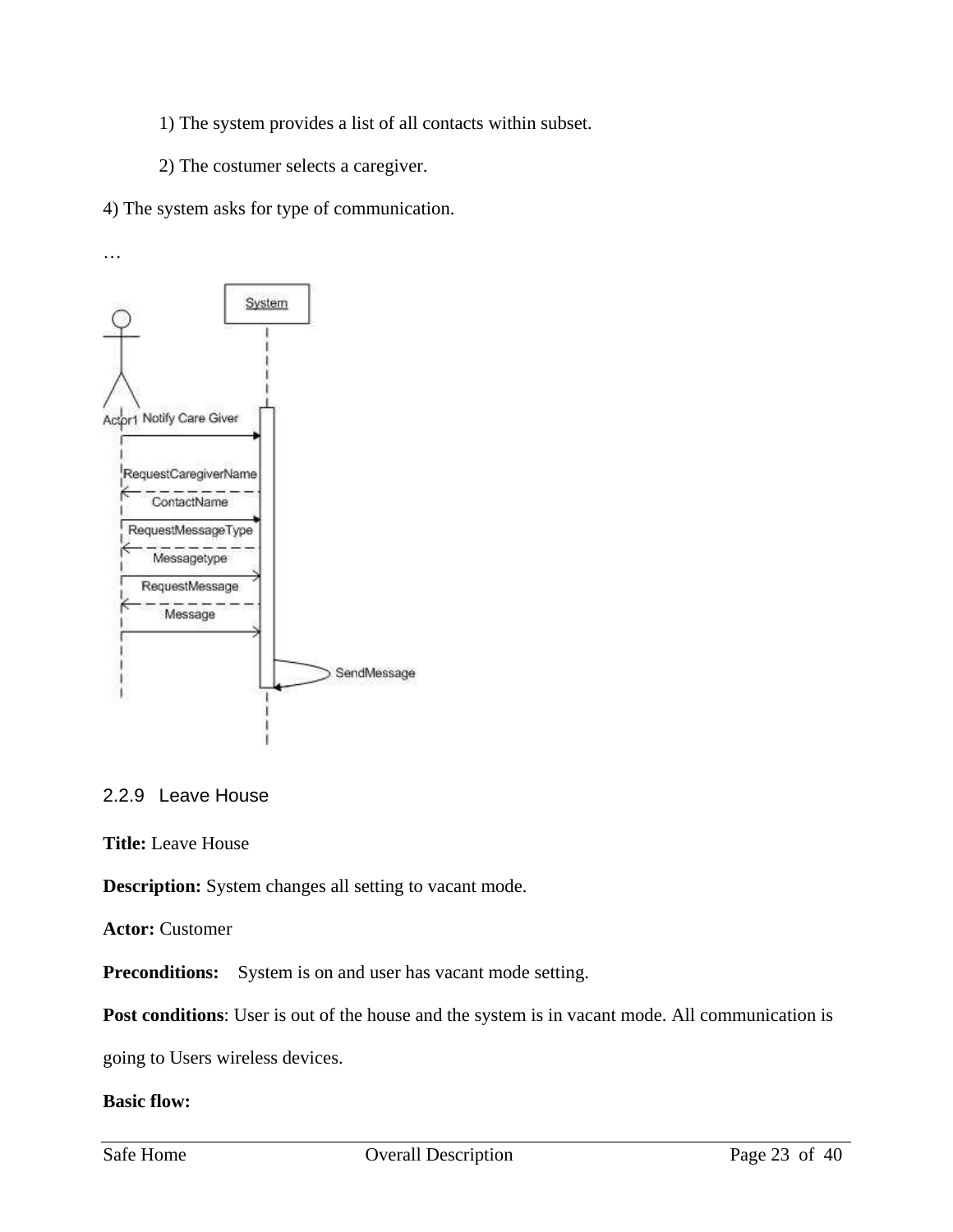- 1) The system detects the customer leaving Smart Home.
- 2) The system changes all settings to vacant mode.
- 3) The system changes all monitoring and communications to wireless devices.

### **Alternate:**

None

### 2.2.10 Enter House

**Title:** Enter House

**Description:** System changes settings back to pre-vacant status.

**Actor:** Customer

**Preconditions:** System is on and is in vacant mode.

**Post conditions**: System is back to pre-vacant setting.

#### **Basic flow:**

- 1) The system detects the customer entering the Smart Home.
- 2) The system raises lights and changes settings back to pre-vacant status.
- 3) The system resumes monitoring and communication and retrieves all information stored in wireless devices.

#### **Alternate:**

None

### 2.2.11 Recipe Walk Through

**Title:** Recipe walk through

**Description:** User System provides user with recipe instructions for a meal.

**Actor:** Customer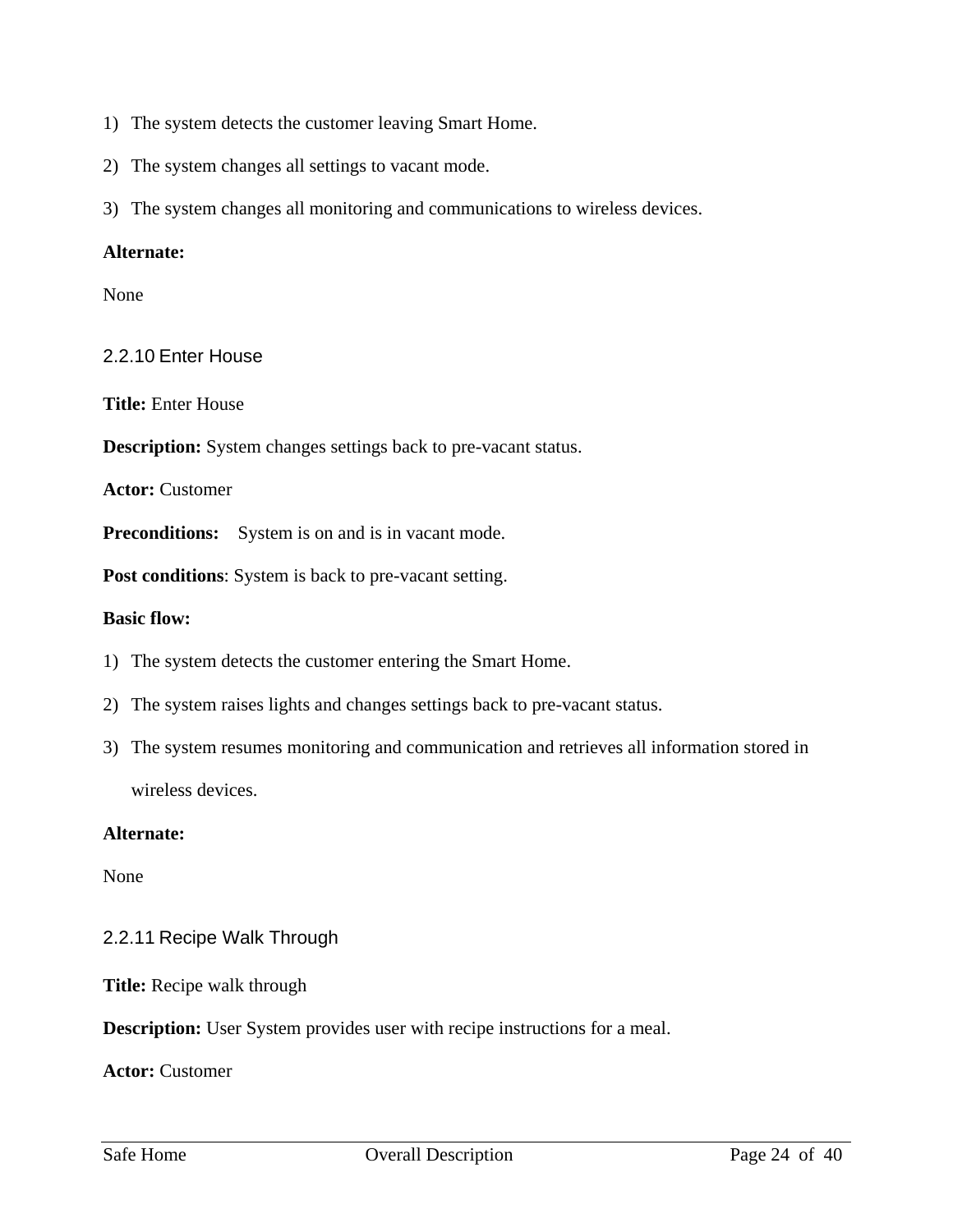Preconditions: System is on and recipes are preprogrammed in. All cooking utensils are ready

and working properly.

**Post conditions**: All Recipe steps are done and meal is ready.

### **Basic flow:**

- 1) The customer selects to make dish.
- 2) The customer selects number of servings
- 3) The system informs the customer of a step to make dish.
- 4) The customer completes step and prompts the system for next step.
- 5) The system notifies the customer when all step have been completed

### **Alternate:**

None

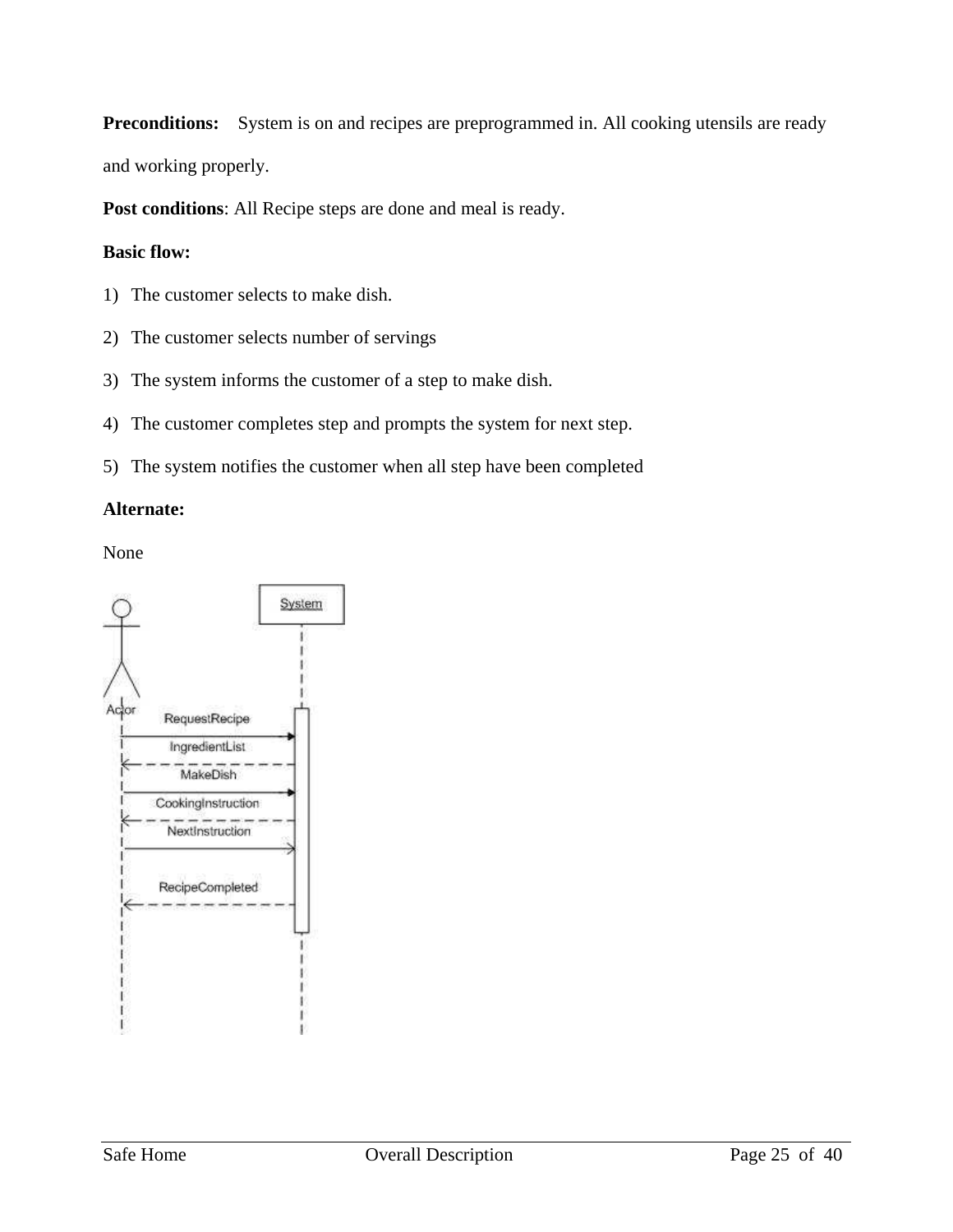# **2.3 USER CHARACTERISTICS**

### 2.3.1 User/market demographics

- 2.3.1.1 (Networking and Systems) Researchers:
- 2.3.1.1.1 Researchers for the SHP shall primarily consist of Iowa State University Computer Science faculty interested in networking and systems; research assistants shall be primarily upperclassmen from the Computer Science department.

### 2.3.1.2 Assisted Living Residents:

2.3.1.2.1 According to the National Center for Assisted Living's 2000 Survey of Assisted Living Facilites, the typical assisted living resident is an 80-year-old woman who is mobile, but requires assistance with approximately two ADLs. Sixty-nine percent of the residents are female; 31 percent are male. The average age of a resident is 80-years-old, ranging from 60-years-old, as the average youngest, to 94-years-old, as the average oldest. Nineteen percent of assisted living residents need no help in taking care of ADLs; others need help varying degrees. On average, assisted living residents need help with 2.25 ADLs.

| <b>Personal Activities</b> | Independent | <b>Some Help</b> | <b>Dependent</b> |
|----------------------------|-------------|------------------|------------------|
| Bathing                    | 28%         | 42%              | 30%              |
| Dressing                   | 43%         | 33%              | 24%              |
| Transferring               | 64%         | 19%              | 17%              |
| Toileting                  | 58%         | 22%              | 19%              |
| Eating                     | 77%         | 13%              | 10%              |

### **Table 1: Activities of daily living and the levels of assistance residents require**

Ninety-three percent of assisted living residents need or accept help with housework, while 86% need or accept help with their daily medication.<sup>1</sup>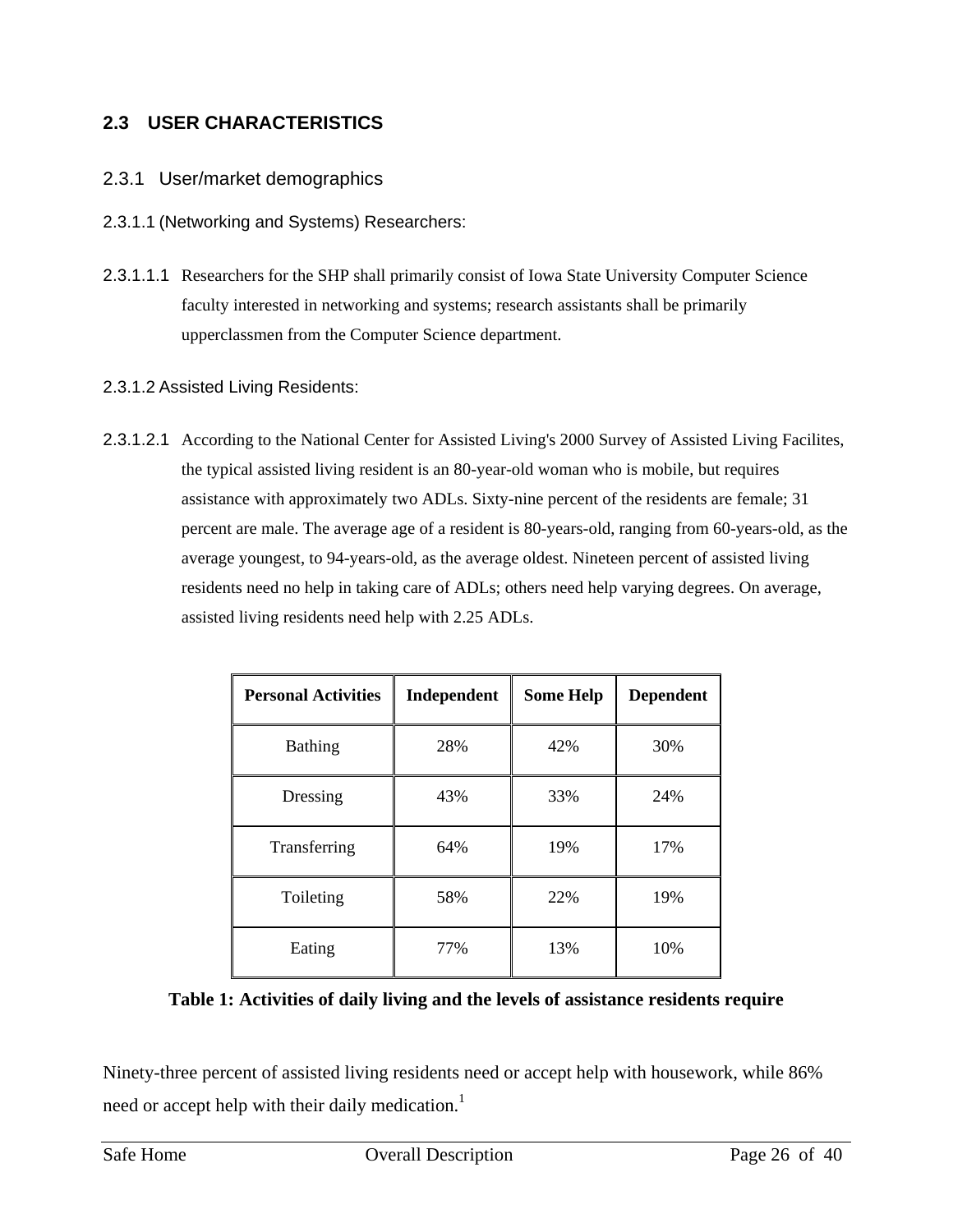### 2.3.2 User Environment

2.3.2.1 The environment is split into three sections: Developers Area, Closed Lab, and Smart Home. The layout, dimensions, key items are provided in Figure 1.

2.3.2.2 Developers Area

2.3.2.2.1 This section shall consist of workstations for the developers and researchers.

2.3.2.2.2 There shall be 10 computers running Linux and 10 computers running the Windows XP.

#### 2.3.2.3 Closed Lab

2.3.2.3.1 The closed lab section will be a locked location where the Solaris server is stored.

#### 2.3.2.4 Smart Home

- 2.3.2.4.1 The smart home section will consist of three 'rooms': a small bathroom, bedroom, and living room.
- 2.3.2.4.2 There will be only openings between these 'rooms'.
- 2.3.3 Key User Needs
- 2.3.3.1 (Networking and Systems) Researchers:
- 2.3.3.1.1 Data collection for research analysis
- 2.3.3.2 Easy device integration
- 2.3.3.2.1 Assisted Living Residents:
- 2.3.3.2.2 Non-critical medical assistance, such as medication reminders and heartbeat monitors
- 2.3.3.2.3 ADLs assistance dependent upon resident condition
- 2.3.3.2.4 To live as independently as possible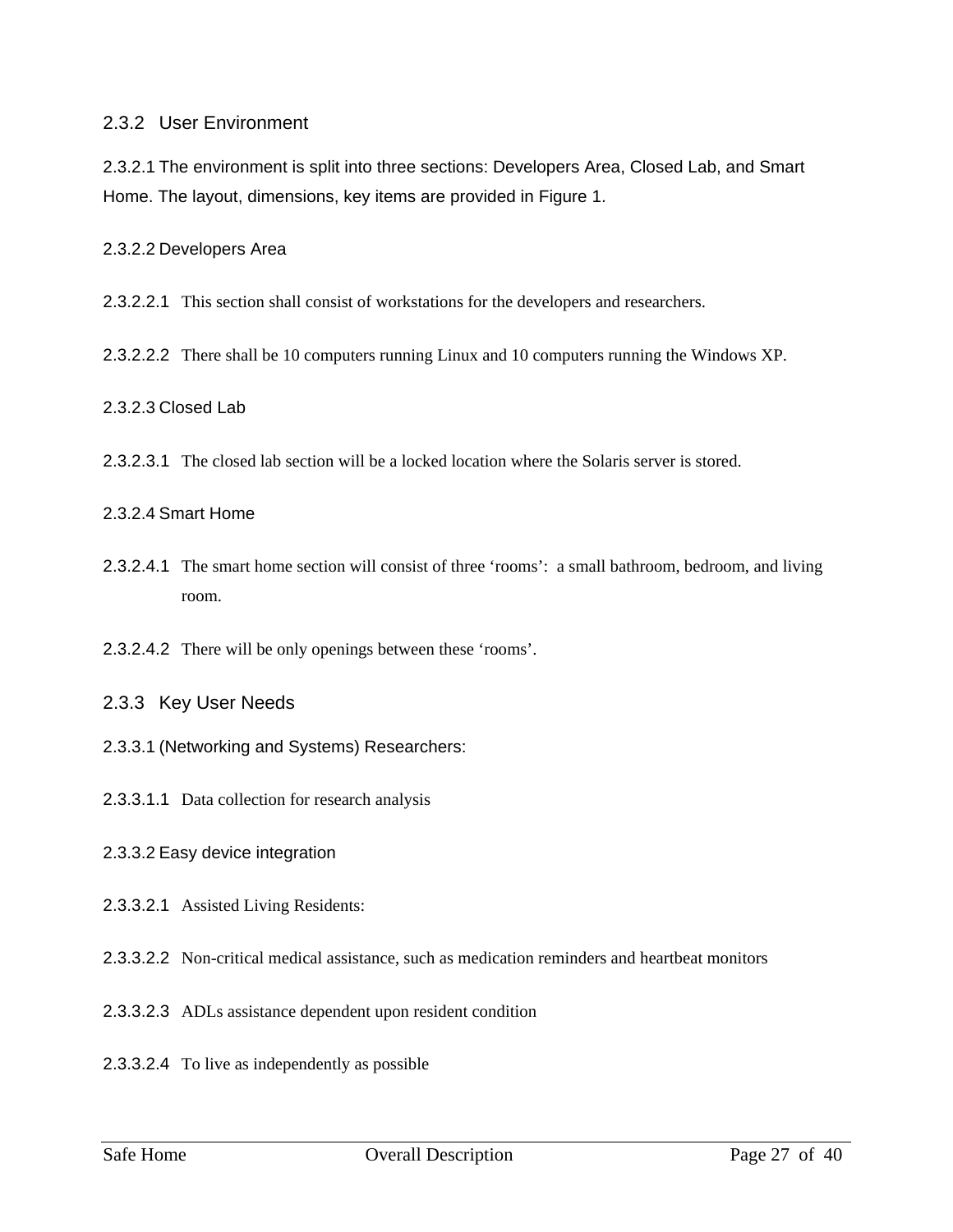### 2.3.3.3 Social interaction

# **2.4 CONSTRAINTS**

- 2.4.1 Budget constraints are a limitation since physical items, such as the networking equipment, servers, furniture, and appliances, must be purchased.
- 2.4.2 Expert knowledge and quality control are limitations, for the reason that without a definitive expert on assisted living, or assisted living through technology, all knowledge is subject to student research.
- 2.4.3 Time is a limitation because development the initial requirements and framework development are done as course projects, which will thus be measured on a semester scale.
- 2.4.4 In addition to time constraints, the students using the SHP as a course tool shall be subject to a potential high learning curve for the project environment.

## **2.5 ASSUMPTIONS AND DEPENDENCIES**

2.5.1 Every user in the house portion of the lab shall wear a unique RFID tag.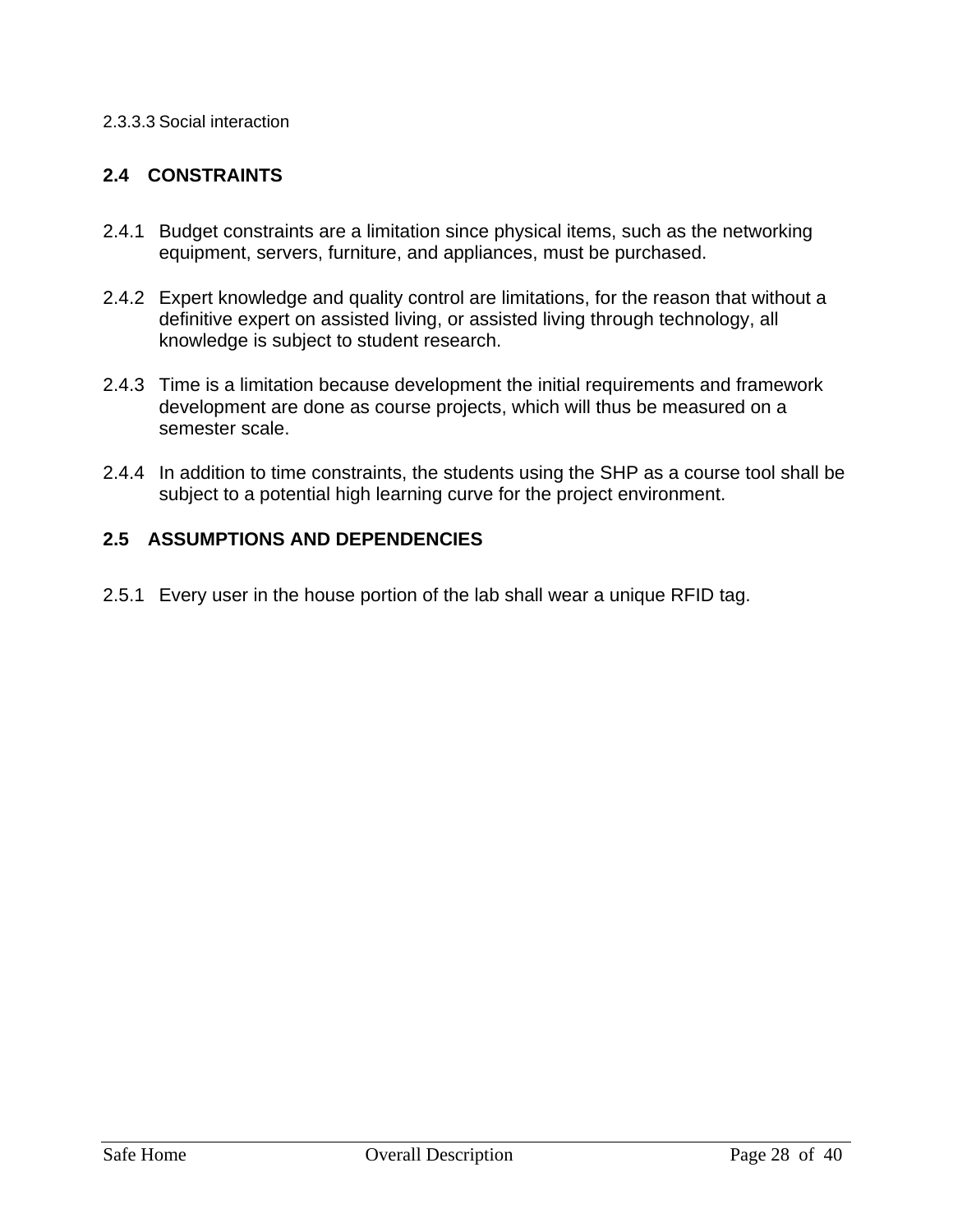# **3 Specific Requirements**

### **3.1 EXTERNAL INTERFACE REQUIREMENTS**

#### 3.1.1 User Interfaces

#### 3.1.1.1 Workstation

- 3.1.1.1.1 The SHP shall create a customer application to control the functionality of the SHP.
- 3.1.1.1.2 The classes of customer user interfaces are configuration, communication, and cooking. More details and screen shots of these are in section 2.1.3 Major User Interfaces.

#### 3.1.1.2 Mobile Device

3.1.1.2.1 The customer application shall be ported to customer's mobile device.

#### 3.1.1.3 Aural interface

- 3.1.1.3.1 The customer shall be able to interface with the system through voice commands.
- 3.1.1.3.2 Information on voice input features can be found at 3.1.2.3.

#### 3.1.2 Hardware Interfaces

- 3.1.2.1 Workstation
- 3.1.2.1.1 Customer workstation shall have keyboard input.
- 3.1.2.1.2 Customer workstation shall have roller ball mouse input.
- 3.1.2.1.3 Customer workstation shall have minimally a 19-inch monitor.
- 3.1.2.1.4 All interfaces on customer workstation shall be scaleable in information display size.
- 3.1.2.1.5 Customer workstation shall have appropriate hardware for network connection.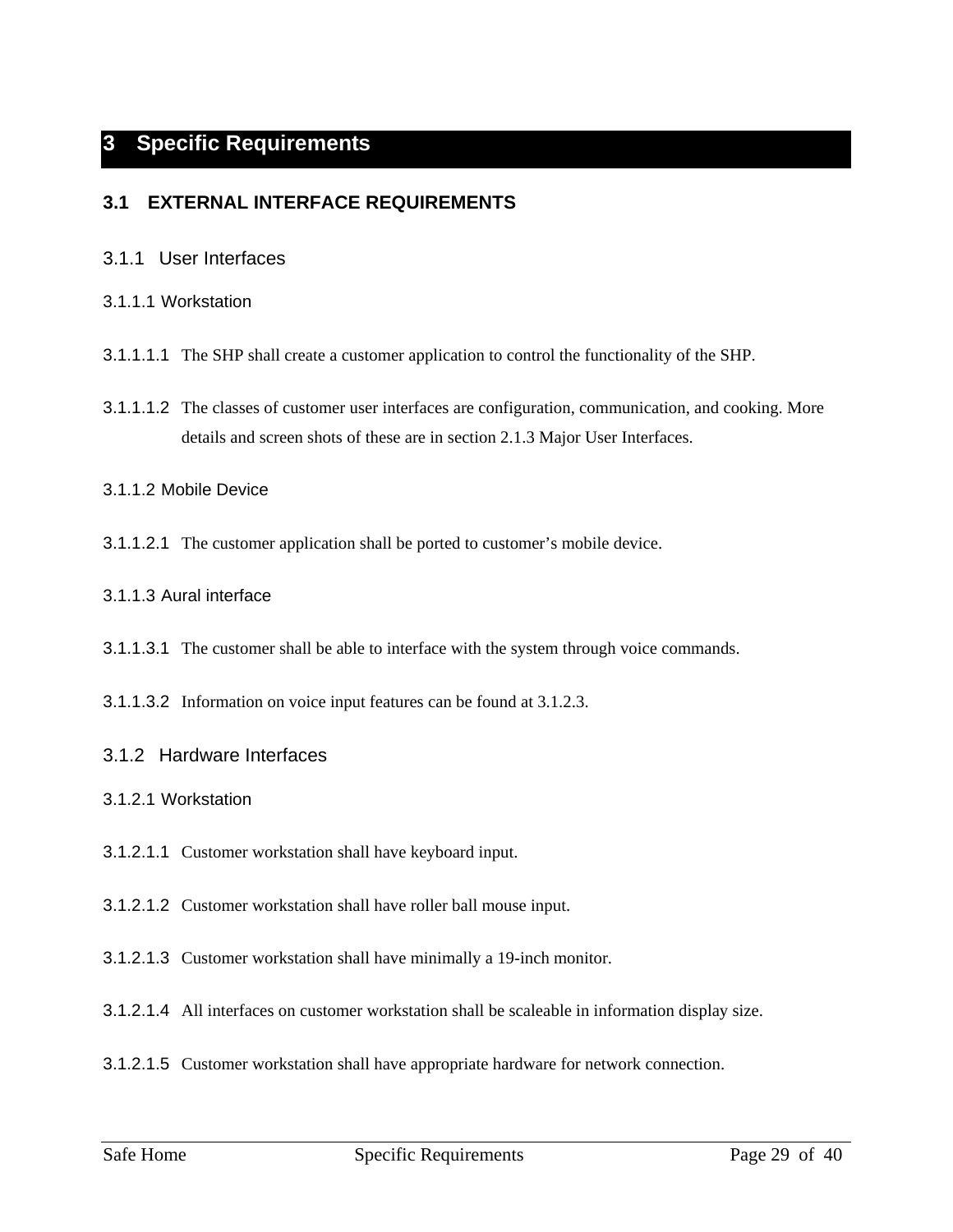3.1.2.1.6 Optionally, the customer workstation shall have speakers for sound if any responses are done aurally through the workstation.

#### 3.1.2.2 Mobile Device

3.1.2.2.1 Customer mobile device shall use its pre-existing hardware interfaces such as USB connection, network connection, or other features as applicable to the product.

3.1.2.3 X-10

3.1.2.3.1 System shall provide x-10 controllers to be integrated with framework.

### 3.1.2.4 Sensors

- 3.1.2.4.1 System shall accept input signals from smoke detectors.
- 3.1.2.4.2 System shall accept input signals from motion sensors.
- 3.1.2.4.3 System shall accept input signals from microphones.
- 3.1.3 Software Interfaces
- 3.1.3.1 Customer workstation shall have the latest Java Virtual Machine (JVM) installed.
- 3.1.3.2 Customer workstation shall be internet capable with at least one internet browser available.
- 3.1.3.3 Customer mobile device shall be internet capable with an internet browser.
- 3.1.4 Communications Interfaces
- 3.1.4.1 Costumer workstation shall be connected to the local development network.
- 3.1.4.2 Customer workstation shall be internet capable.
- 3.1.4.3 Customer workstation shall have USB connection slots available.
- 3.1.4.4 System shall connect with the telephone lines.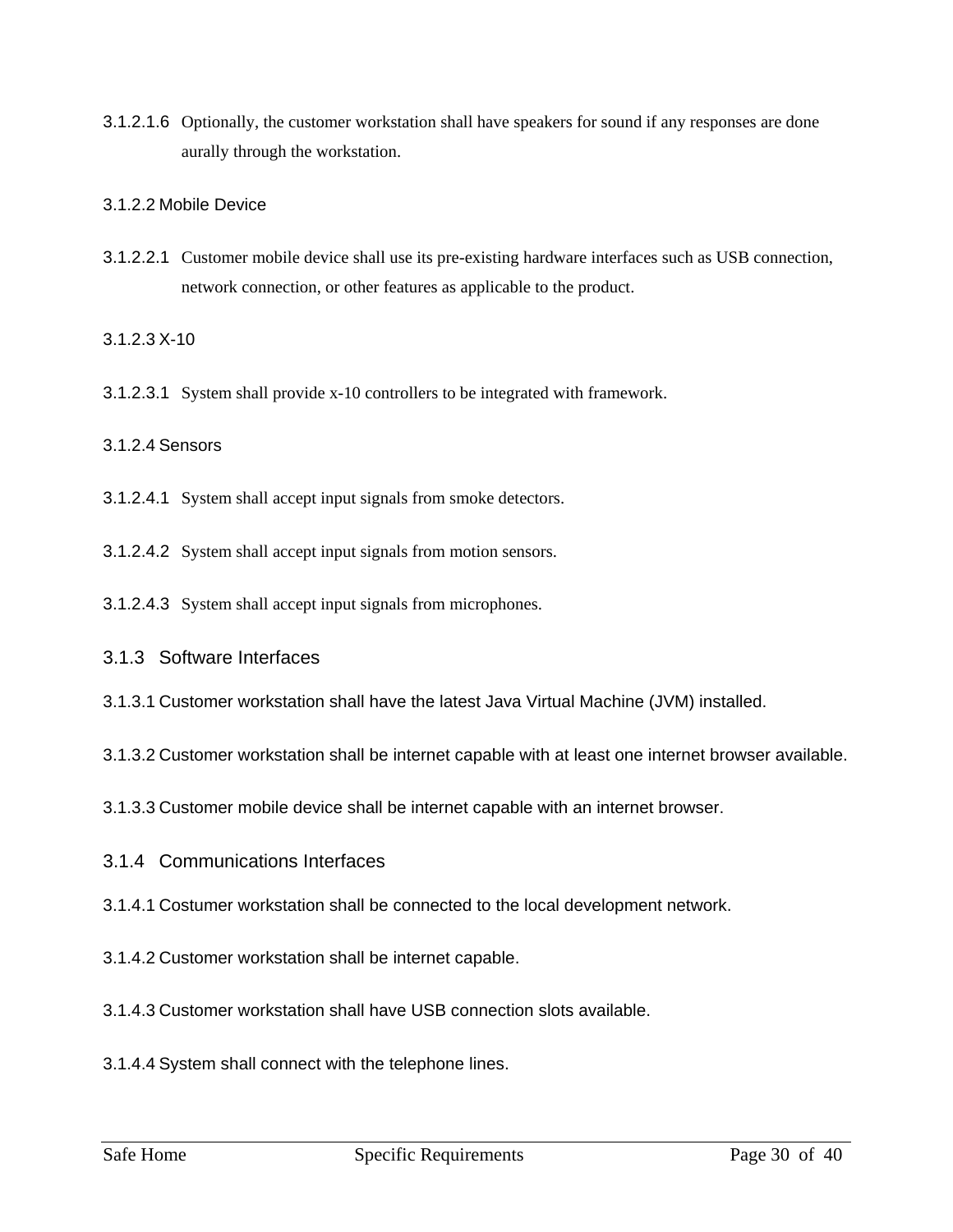### **3.2 FEATURES**

- 3.2.1 Interfacing features
- 3.2.1.1 Workstation input feature [1].
- 3.2.1.1.1 User shall interact with the workstation via mouse and or keyboard.
- 3.2.1.1.2 System shall have large lettered keyboards.
- 3.2.1.1.3 System shall have roller ball mouse.
- 3.2.1.2 Mobile Device input features
- 3.2.1.2.1 System shall mimic standard input functioning of the particular style of device.
- 3.2.1.3 Voice Input features
- 3.2.1.3.1 Costumer shall prompt the system before any command is given.
- 3.2.1.3.2 The system shall not respond to words from inter-personal conversation.
- 3.2.1.3.3 The system shall not respond to voice commands from white noise media.

#### 3.2.1.4 Touch input features

- 3.2.1.4.1 System shall provide foot control alternatives for ALF features.
- 3.2.1.4.2 System shall provide touch screen control alternatives for ALF features.
- 3.2.1.5 Workstation output features
- 3.2.1.5.1 System shall have large letter text and screen symbols.
- 3.2.1.5.2 System shall support minimally a 19-inch monitor for customer side.
- 3.2.1.6 Mobile Device output features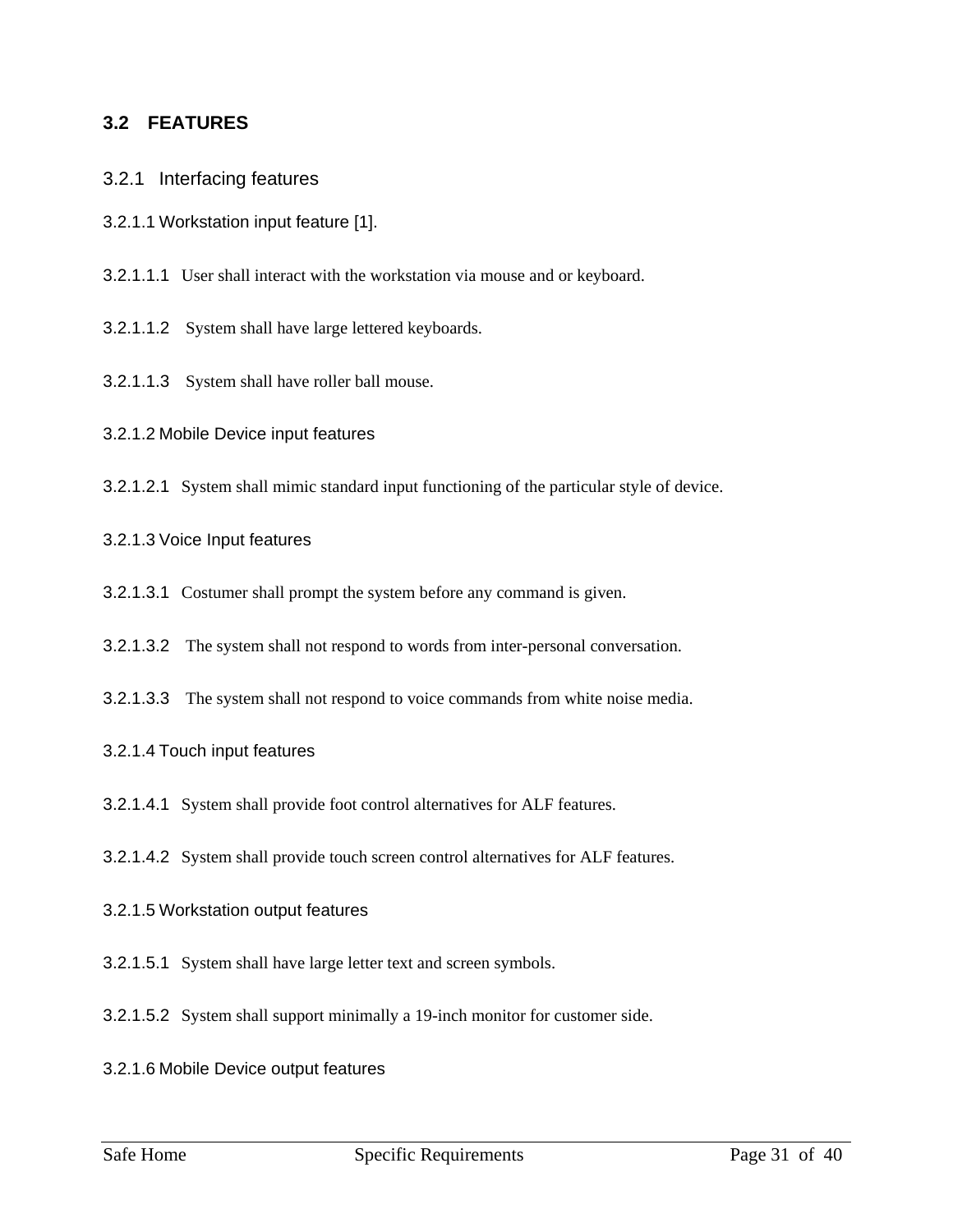3.2.1.6.1 System shall mimic the standard output functioning of particular style device.

#### 3.2.1.7 Audio output features

3.2.1.7.1 System shall provide audio response to all commands do not produce a tangible output.

#### 3.2.1.8 Visual output features

3.2.1.8.1 System shall provide visual response to all commands that do not produce a tangible output.

3.2.2 Assisted Living Free (ALF) Features

3.2.2.1 Lights

3.2.2.1.1 System shall allow light output to be dimmable.

3.2.2.1.2 Customer shall be able to function the lights without the assistance of the system.

3.2.2.1.3 Lighting system shall be able to interface with RFID.

3.2.2.1.4 Lighting system shall be able to interface with timer controls.

3.2.2.1.5 Lighting system shall be able to interface with aural sensor control.

3.2.2.1.6 Lighting system shall be able to interface with motion sensor control.

#### 3.2.2.2 Heating/cooling

3.2.2.2.1 System shall support standards for living.

3.2.2.2.2 Customer shall be able to function the heating and cooling through traditional interfacing.

3.2.2.2.3 Heating and cooling system shall be able to interface with timer controls.

3.2.2.2.4 Heating and cooling system shall be able to interface with aural sensor control.

3.2.2.3 Air quality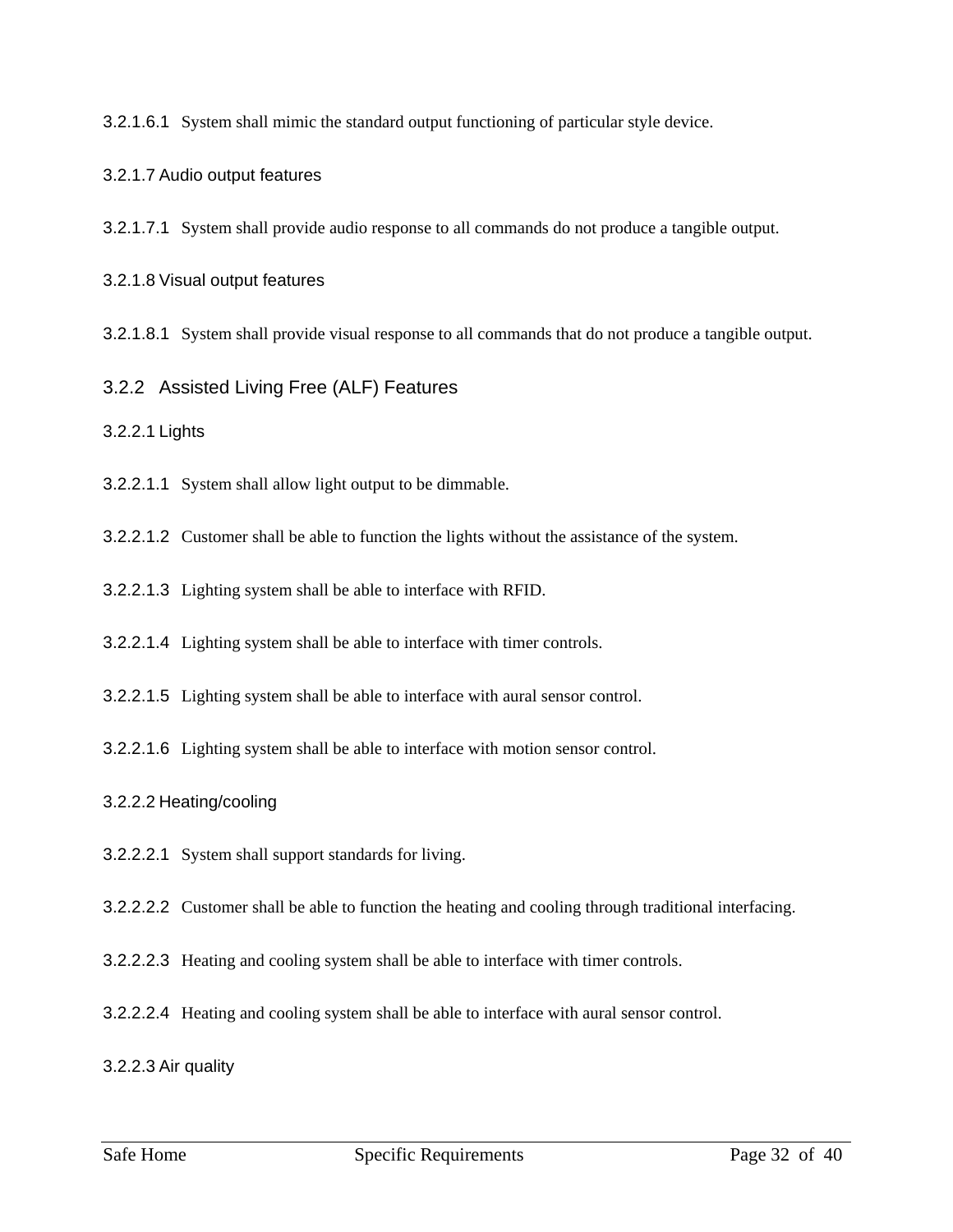3.2.2.3.1 System shall support standards for living.

3.2.2.3.2 Customer shall be able to function the air quality through traditional interfacing.

3.2.2.4 Maintenance

3.2.2.4.1 System shall support standards for living.

3.2.2.4.2 Customer shall be able to perform maintenance through traditional interfacing.

3.2.2.4.3 Maintenance system shall be able to interface with timer controls.

3.2.2.4.4 Maintenance system shall be able to interface with aural sensor control.

3.2.2.5 Security

3.2.2.5.1 Customer shall be able to function the security system through traditional interfacing.

3.2.2.5.2 Security system shall be able to interface with RFID.

3.2.2.5.3 Security system shall be able to interface with timer controls.

3.2.2.5.4 Security system shall be able to interface with aural sensor control.

3.2.2.5.5 Security system shall be able to interface with motion sensor control.

#### 3.2.3 Bathing features

3.2.3.1 The SHP shall provide the customer with a walk-in bath.

3.2.3.2 The SHP shall provide the customer with a cubicle shower [2].

3.2.3.3 The cubicle shower shall be equipped with an Easiflo waste pump.

3.2.3.4 The shower shall have a level access entrance.

3.2.3.5 The shower shall have an anti-slip surface.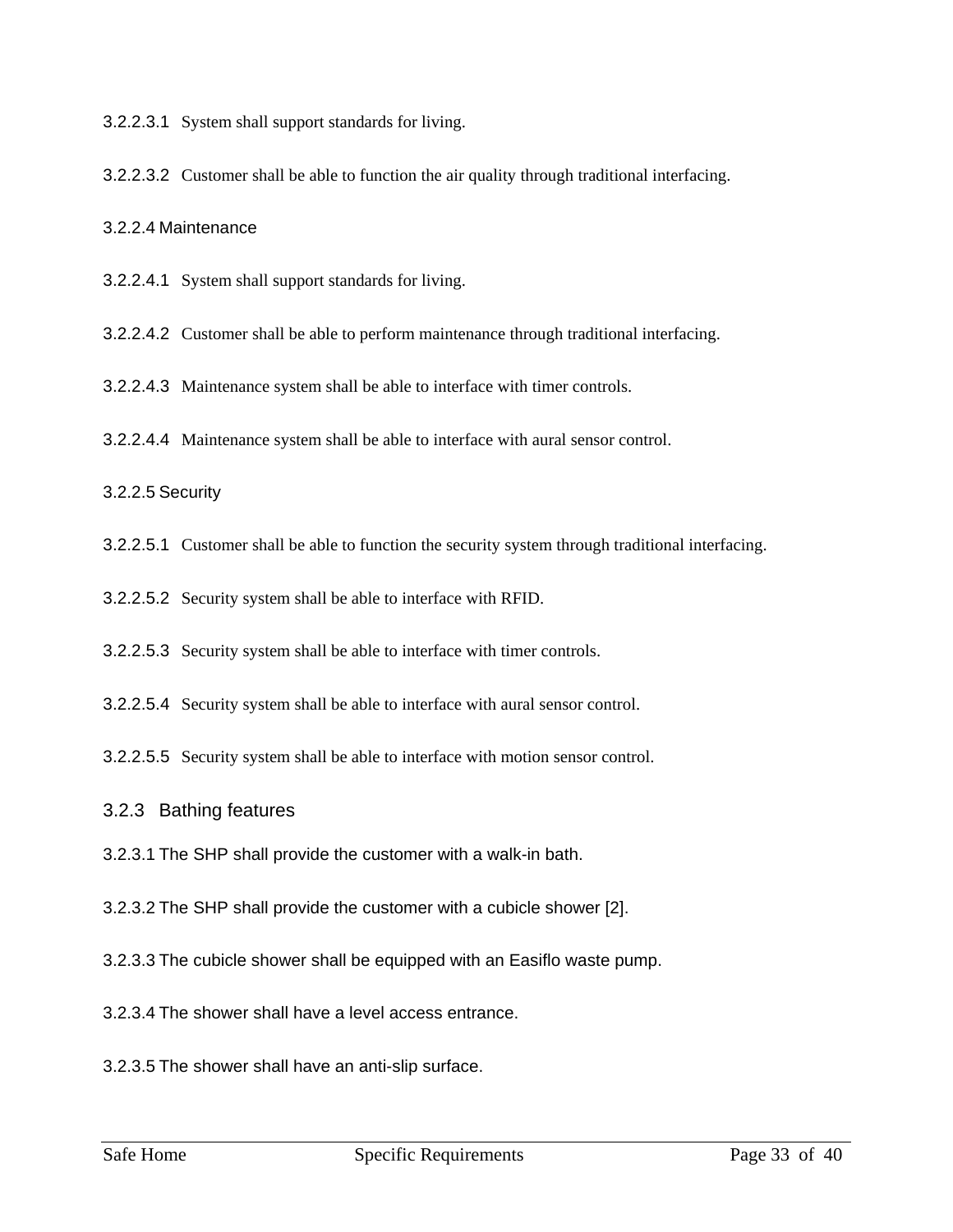3.2.3.6 The system shall detect moisture on the bathroom floor through a sensor.

3.2.3.7 The system shall alert the customer if the moisture remains present for more than 5 minutes after a shower is finished.

3.2.4 Dressing features

3.2.4.1 SHP shall encourage low-tech solutions such as shoehorns, dressing sticks, and zipper assistance.

3.2.5 Transferring features

3.2.5.1 The SHP shall provide the customer with stair lifts where necessary.

3.2.5.2 The stair lifts shall stop in any obstacle encountered.

3.2.5.3 The SHP shall provide the customer with the Theraposture RotoFlex Stand-Up-Bed [4].

3.2.6 Toileting features

3.2.6.1 The SHP shall provide the customer with the Washlet C100 [5].

3.2.7 Eating/cooking features

3.2.7.1 The system shall turn off power to all cooking devices in the case of fire alarm.

3.2.7.2 The system shall operate the microwave and oven through customer interfaces.

3.2.7.3 The SHP shall provide an automatic can and jar opener.

3.2.7.4 The system shall provide photo and voice guidance for cooking.

3.2.7.4.1 The system shall automatically adjust instructions based on serving size desired.

3.2.7.4.2 The system shall step through the instructions in the most basic sequence.

3.2.7.4.3 The system shall set the cooking device configuration based on the recipe.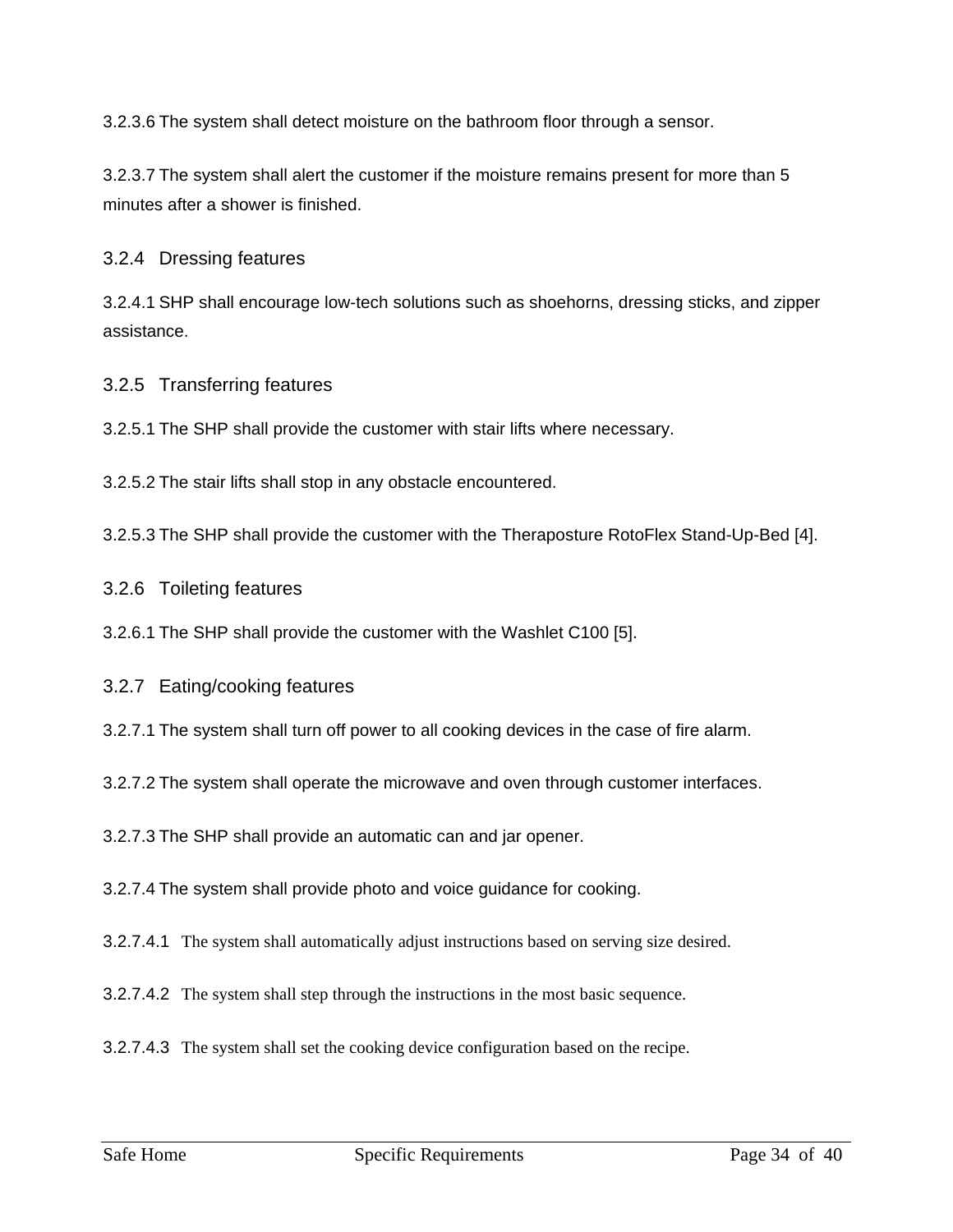3.2.7.5 The system shall automatically generate a shopping list based on ingredients used in cooking.

3.2.7.6 The customer shall have the ability to update the grocery list through the interface.

3.2.8 Medical features

3.2.8.1 The SHP shall provide the customer with the e-pill MD.2 Automatic Pill Dispenser [3].

3.2.8.2 The system shall alert primary caregivers when medications are not dispensed after three reminders.

3.2.8.3 The system shall interact with the Pill Dispenser by receiving information for further processing.

3.2.8.4 The system shall space alerts every 15 minutes.

3.2.8.5 The system shall alert the customer that medications need to be reloaded if 4-days worth or less of medication is remaining.

3.2.9 Communication features

3.2.9.1 The system shall integrate telephone, text messaging, and email through a unified interface.

3.2.9.2 The system shall interact with the telephone system.

3.2.9.2.1 The system shall be able to dial the telephone through customer interfaces.

3.2.9.2.2 The system shall create transcripts of all telephone conversations initiated through the system.

3.2.9.2.3 The transcripts shall be displayed in real time.

3.2.9.2.4 Transcripts shall be saved automatically.

3.2.9.2.5 The customer shall have the ability to delete transcripts.

3.2.9.2.6 The system shall automatically add incoming calls to the user directory.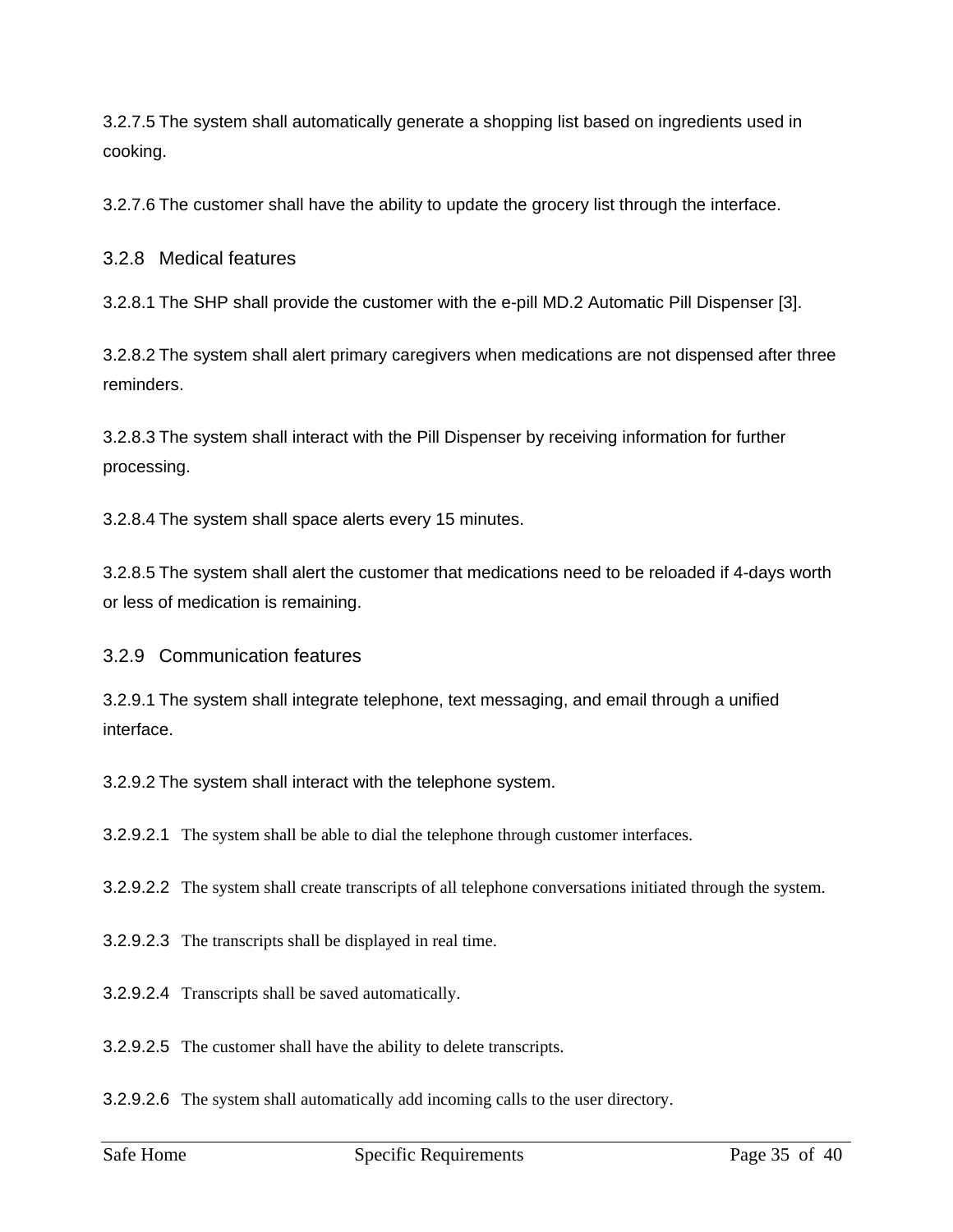3.2.9.2.7 The system shall allow telephone conversations through typing interfacing.

3.2.9.3 The system shall integrate an email client to display through the unified interface.

- 3.2.9.3.1 The system shall save all outgoing email messages.
- 3.2.9.3.2 The system shall mirror directories and actions performed on the customer's email client.

3.2.9.3.3 The system shall allow email creation through dictation.

3.2.9.4 The system shall integrate an text messaging client to display through the unified interface.

- 3.2.9.4.1 The system shall save all message transcripts.
- 3.2.9.4.2 The customer shall have the ability to delete transcripts
- 3.2.9.4.3 The system shall allow text message creation through dictation.

### **3.3 PERFORMANCE REQUIREMENTS**

- 3.3.1 The system shall not add more than two seconds to the time required to perform an action if the system is not connected. For example, if it takes 3 seconds to turn the Microwave on normally, it will take no longer than 5 seconds for the microwave to turn on through the system.
- 3.3.2 System confirmation of a requested action from the user in the SHP environment shall occur in real time.
- 3.3.3 The logging of researcher information to the research center shall have a delay of no longer than ten seconds.

### **3.4 DESIGN CONSTRAINTS**

3.4.1 Customer Scalability - For the prototype SHP, the system shall be designed to handle up to five unique RFID locators in the environment at any time.

### **3.5 SOFTWARE SYSTEM ATTRIBUTES**

3.5.1 Reliability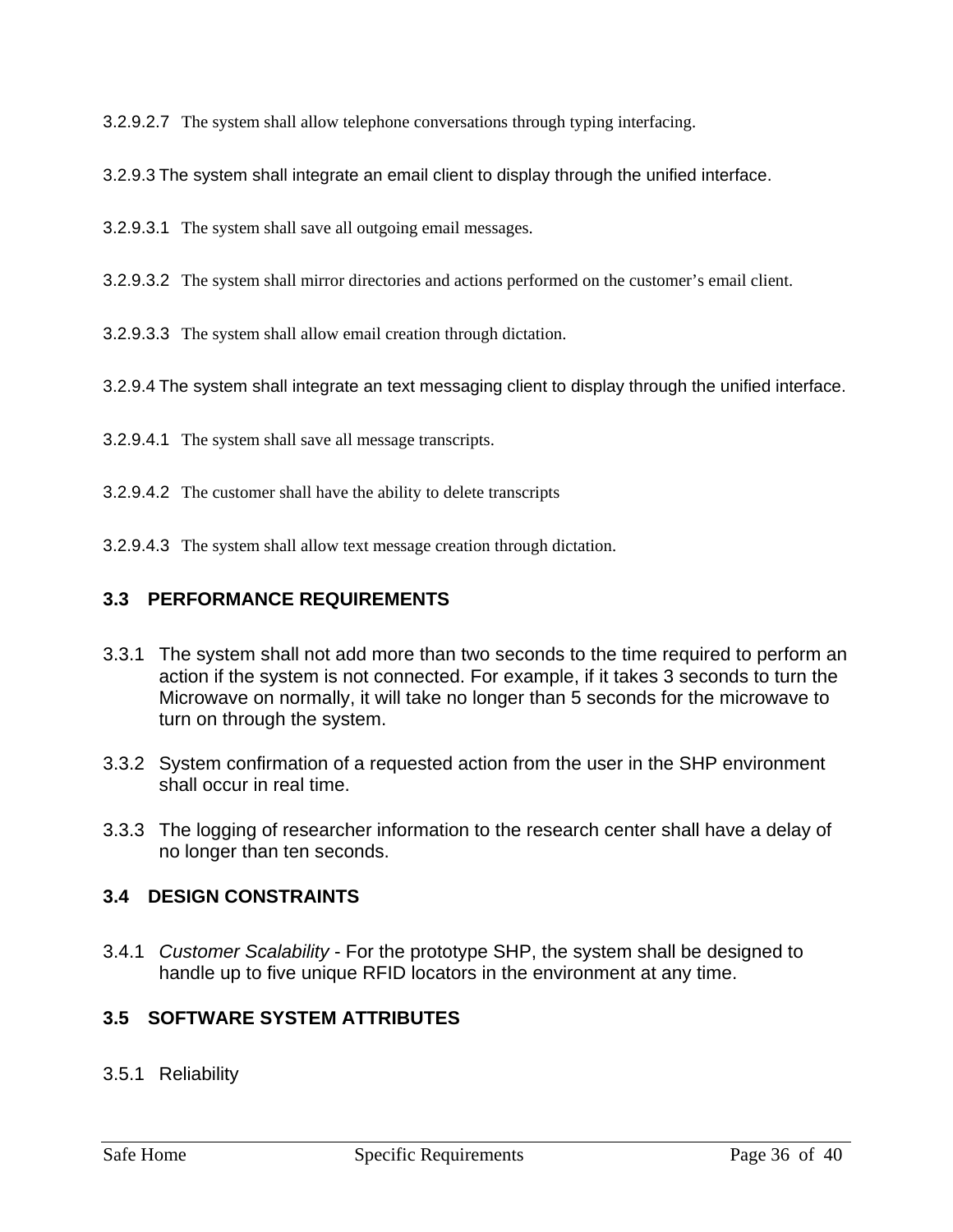3.5.1.1 Mean Time Between Failures – The SHP shall not fail on average more than once per week.

3.5.1.2 Mean Time to Repair – The SHP shall not take on average longer than two days to repair after a system failure.

### 3.5.2 Availability

3.5.2.1 System Availability - The system shall be available 95% of the time unless previously announced for scheduled maintenance or backup.

3.5.2.2 Degraded Mode of Operations – In the event of the unavailability of the system, the customers shall see a temporary unavailable screen or response message when requesting the system services.

3.5.2.3 System Maintenance Notification – In the event that the system will undergo foreknown system maintenance or data backup, users of the system shall be notified during next interaction with the system.

### 3.5.3 Security

3.5.3.1 Customer Confidentiality - The system shall not reveal any personal data in correlation to usage scenarios or statistics.

3.5.3.2 Development Access - All development work shall be password protected at or above the rigor of the Iowa State Computer Science password standards.

### 3.5.4 Maintainability

3.5.4.1 System Reset – The system shall provide the ability to reset all settings to the default or a saved configuration.

3.5.4.2 Developer Access – The system administrator shall be able to grant developer privileges to users.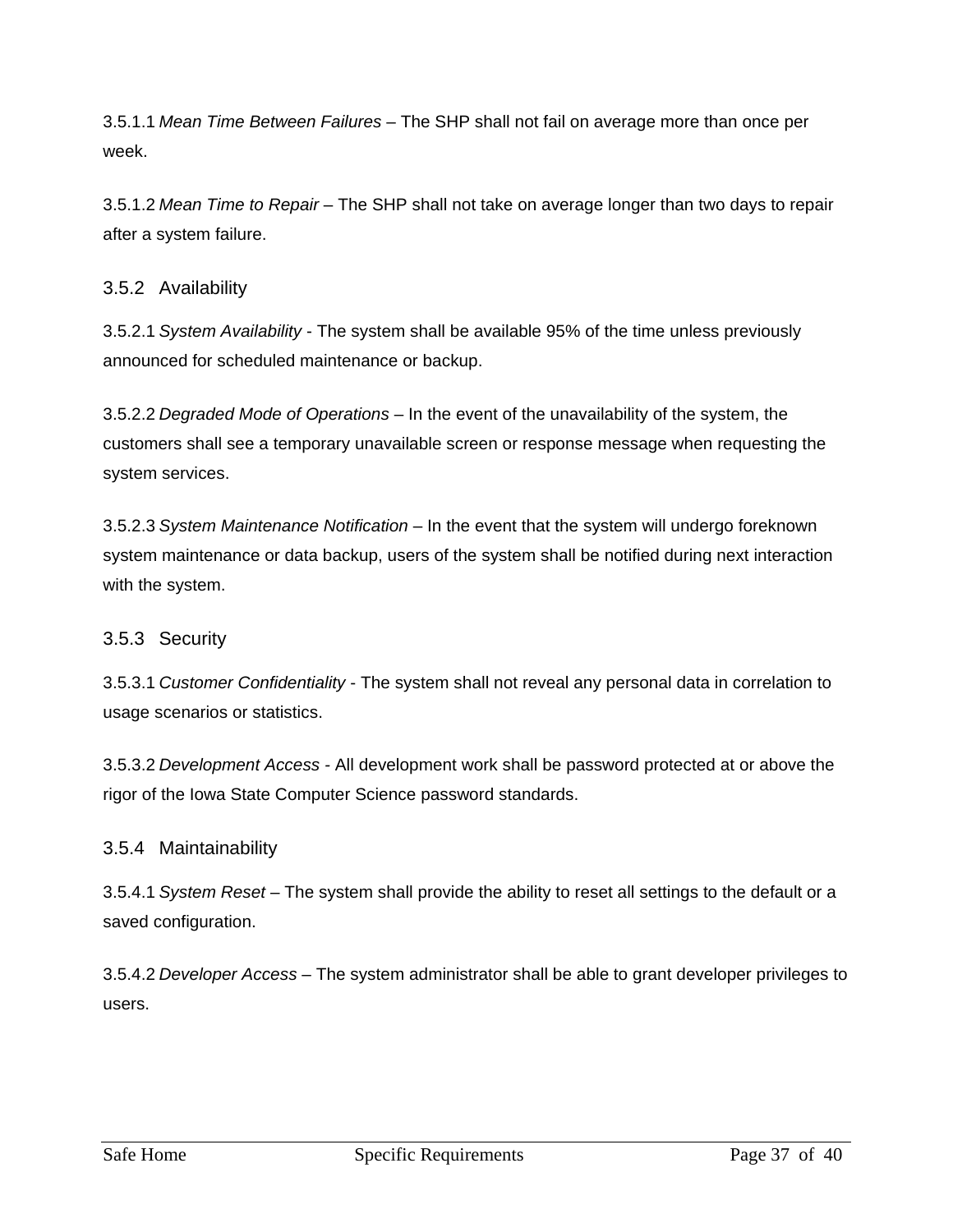3.5.4.3 Code Maintainability - The programming code developed for the SHP shall conform to programming style standards and shall be commented thoroughly as determined by a code review team.

# 3.5.5 Portability

3.5.5.1 The system shall allow all information and applications to be run from the mobile or local infrastructure.

# **3.6 OTHER REQUIREMENTS**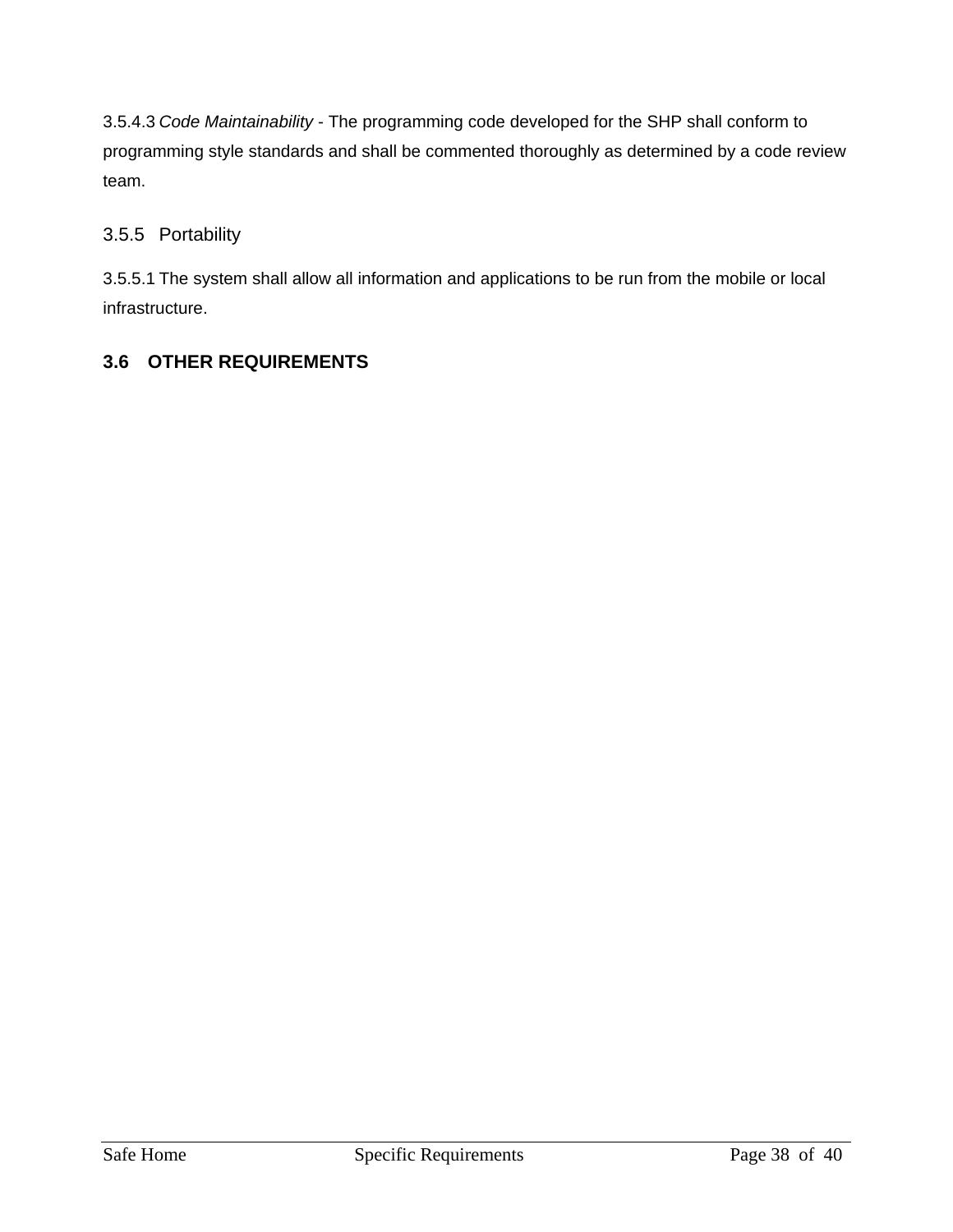# **4 Appendix**

### Appendix A: Screen Flow Diagram